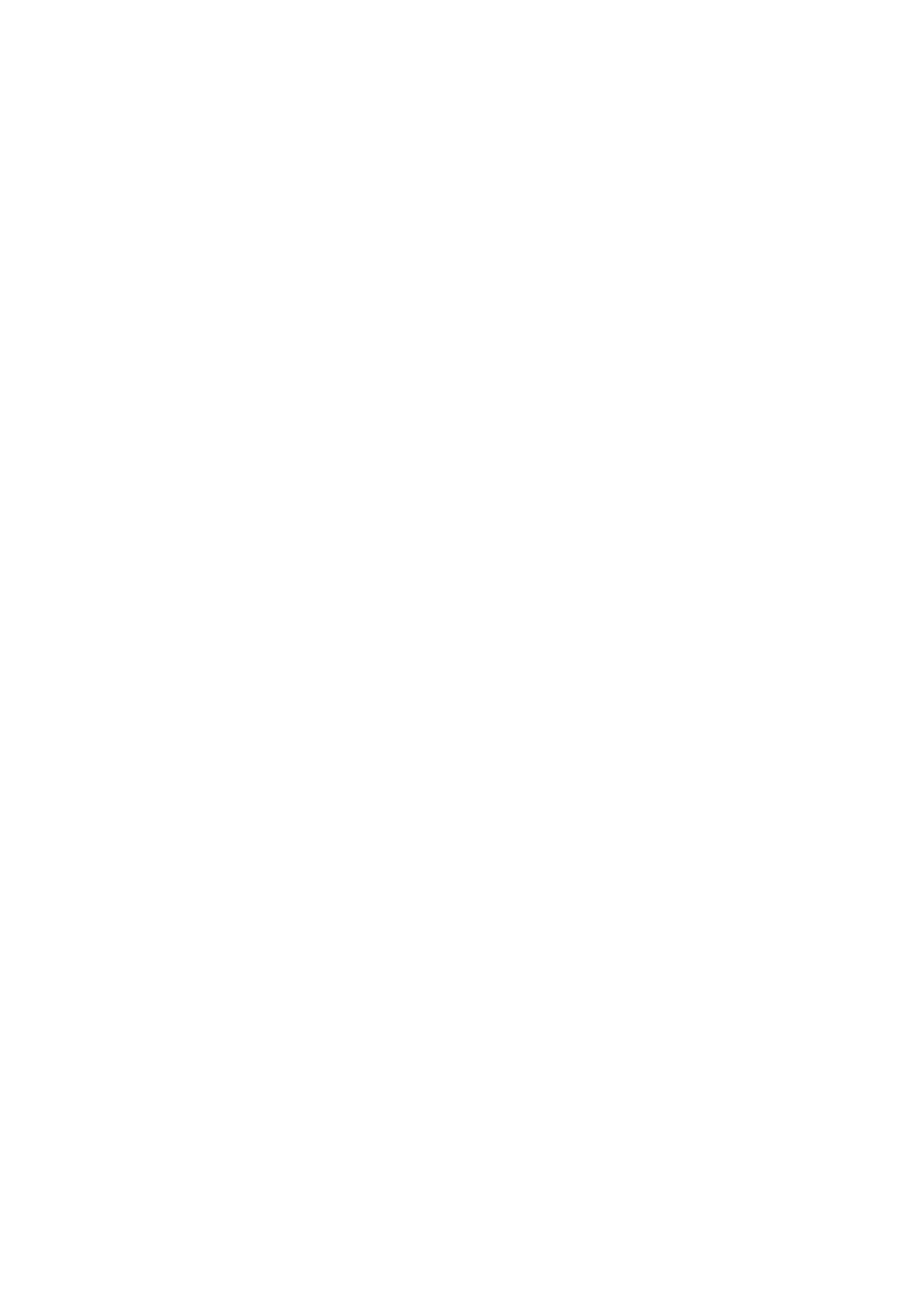#### About AFRODAD

#### Vision

AFRODAD aspires for an equitable and sustainable development process leading to a prosperous Africa

### Mission

To secure policies that will redress the African debt crisis based on a human rights value system

### Objectives include the following:

- 1 To enhance efficient and effective management and use of resources by African governments;
- 2 To secure a paradigm shift in the international socio-economic and political world order leading to a development process that addresses the needs and aspirations of the majority of people in the world
- 3 To facilitate dialogue between civil society and governments on issues related to Debt and Development in Africa and globally.

From the vision and the mission statements and from our objectives, it is clear that the Debt crisis, apart from being apolitical, economic and structural issue, has an intrinsic link to human rights. This forms the guiding philosophy for our work on Debt and the need to have African external debts cancelled for poverty eradication and attainment of social and economic justice. Furthermore, the principle of equity must of necessity apply and in this regard, responsibility of creditors and debtors in the debt crisis should be acknowledged and assumed by the parties. When this is not done, it is a reflection of failure of governance mechanisms at the global level to protect the interests of the weaker nations. The transparent arbitration mechanism on debt proposed by AFRODAD as one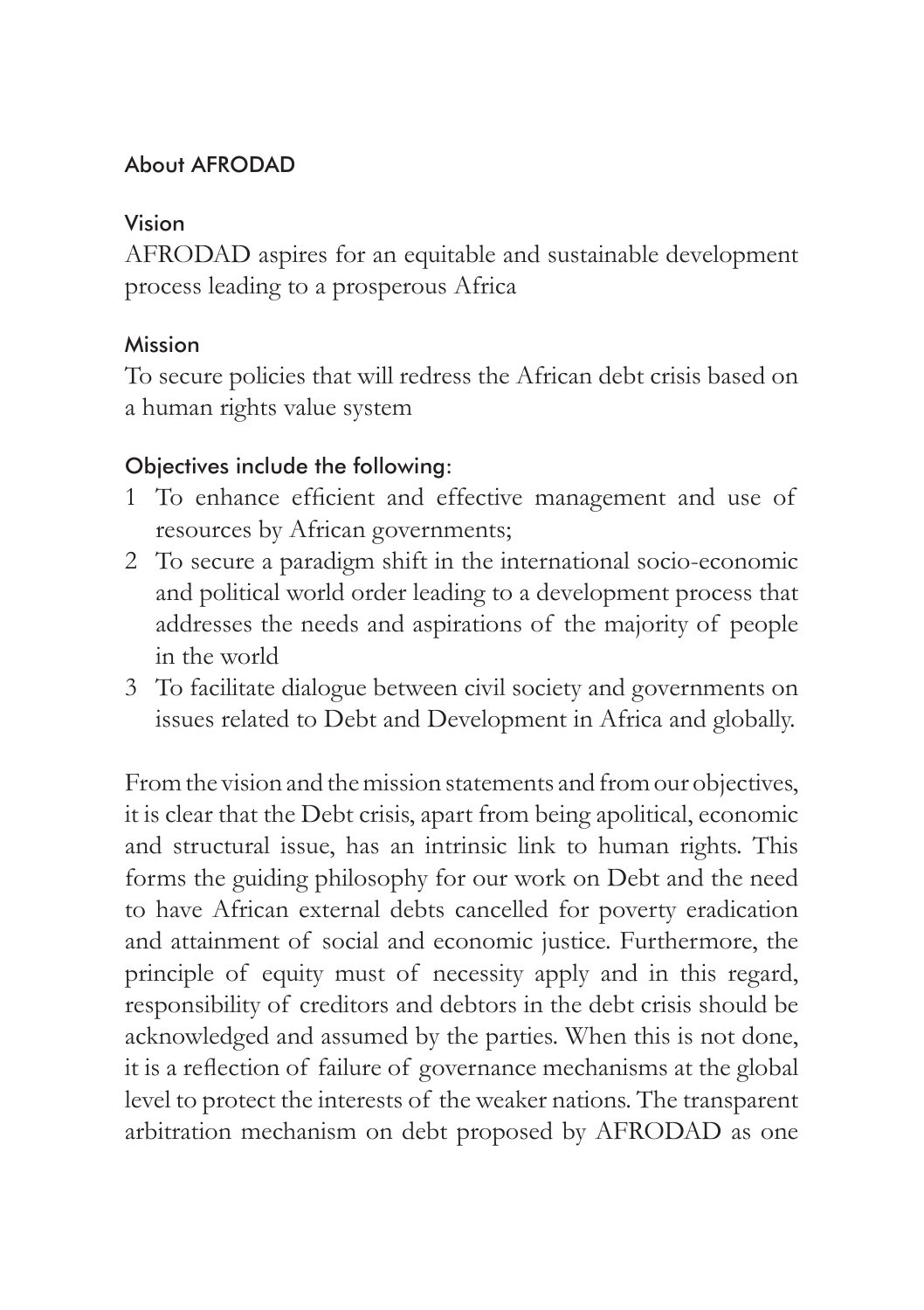way of dealing with the debt crisis finds a fundamental basis in this respect.

AFRODAD aspires for an African and global society that is just (equal access to and fair distribution of resources), respects human rights and promotes popular participation as a fundamental right of citizens (Arusha Declaration of 1980). In this light, African society should have the space in the global development arena to generate its own solutions, uphold good values that ensure that its development process is owned and driven by its people and not dominated by markets/profits and international financial institutions.

AFRODAD is governed by a Board composed of seven members from the five regions of Africa, namely east, central, western, south and the North. The Board meets twice a year. The Secretariat, based in Harare, Zimbabwe, has a staff compliment of seven programme and five support staff.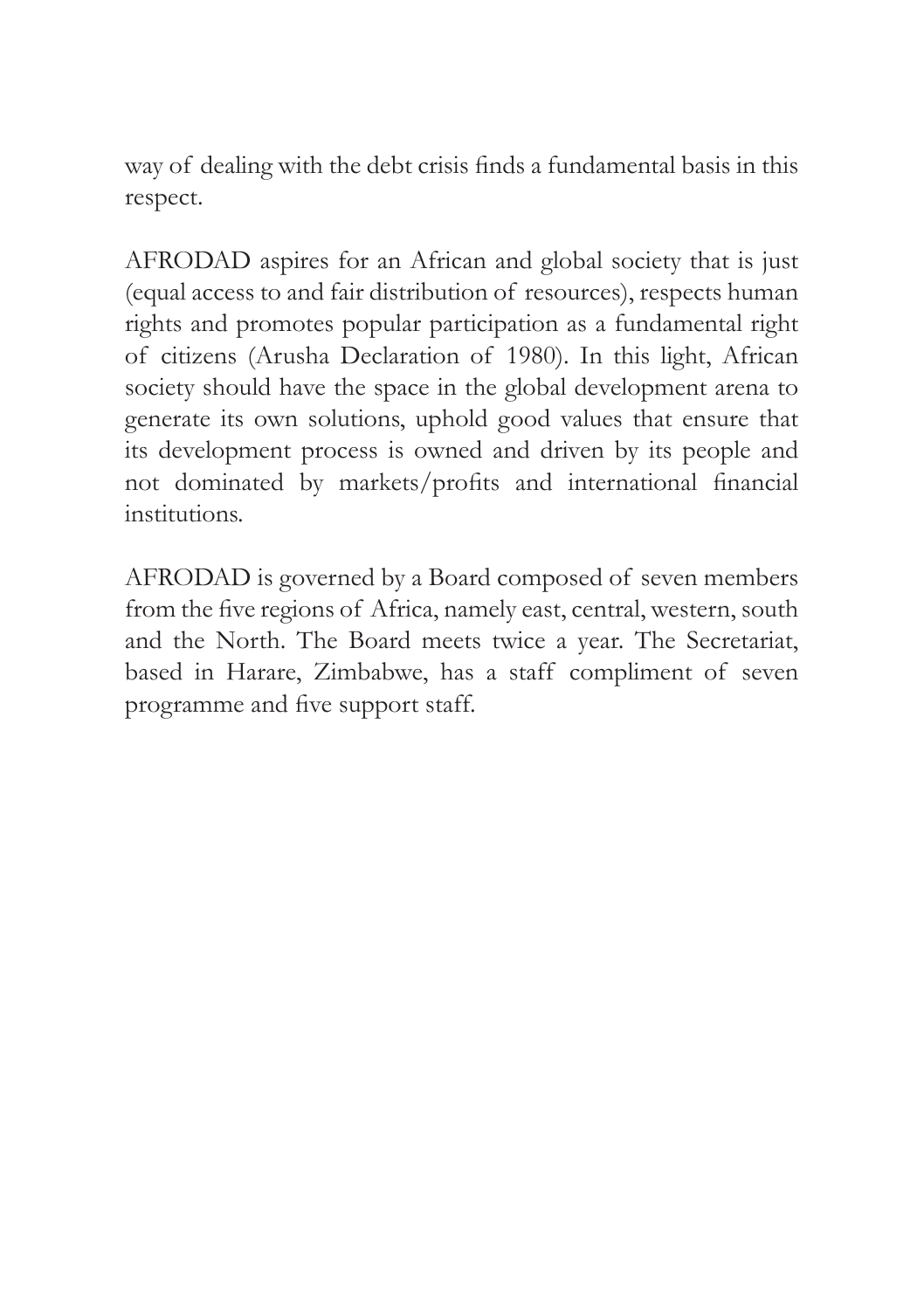An Assessment of the Progress made in the Implementation of the Paris Declaration and Accra Agenda for Action on Aid Effectiveness: *A Focus on Mutual Accountability and Democratic Ownership Principles* 

#### **The Case of Nigeria**

Copyright © AFRODAD 2011

ISBN 978-0-7974-4511-6 EAN 9780797445116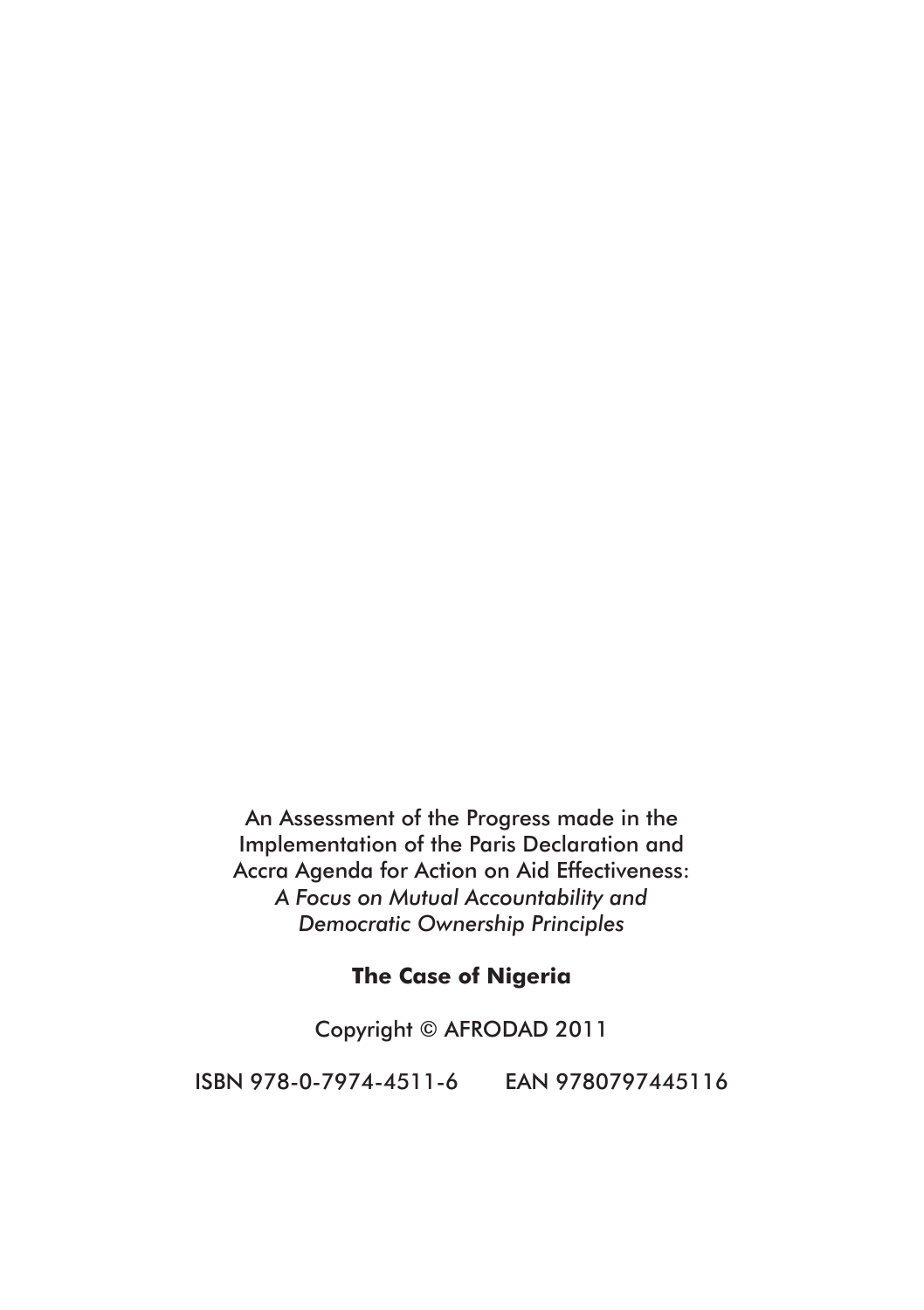# **Contents**

| Acronyms                |                                                                                                   | 7        |
|-------------------------|---------------------------------------------------------------------------------------------------|----------|
| Acknowledgements        |                                                                                                   | 8        |
| Preface                 |                                                                                                   | 9        |
|                         | Introduction                                                                                      | 11       |
| 1                       | Country context, interpretation and awareness<br>of Paris Declaration and Accra Agenda for Action | 17       |
| $\mathbf{2}^{\prime}$   | Importance of mutual accountability in<br>development aid effectiveness                           | 19       |
| 3                       | Linkages between mutual accountability and<br>democratic ownership in aid delivery processes      | 22       |
| $\overline{\mathbf{4}}$ | Mechanisms, processes and structures for csos<br>involvement in the implementation of PD and AAA  | 26       |
| 5                       | Conclusion                                                                                        | 28<br>28 |
|                         | 5.1 Implementable recommendations to donors<br>5.2 Recommendation to Nigerian government          |          |
|                         | (recipient country)                                                                               | 31       |
|                         | 5.3 Recommendations to Civil Society Organizations                                                | 33       |
|                         | Methodology                                                                                       | 34       |
|                         | Study limitations                                                                                 | 34       |
| References              |                                                                                                   | 35       |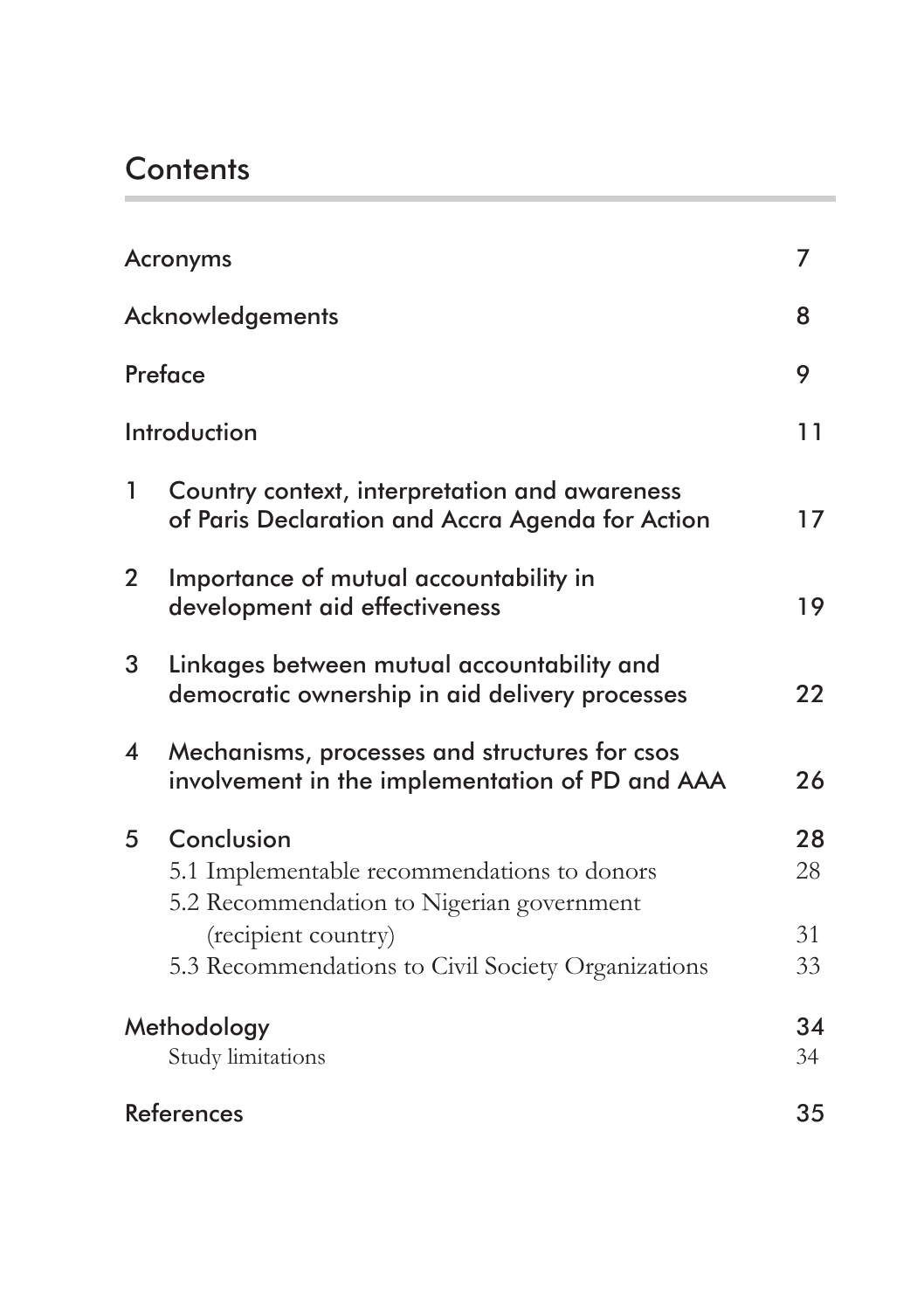# Acronyms

| <b>AAA</b>   | Accra Agenda for Action                   |
|--------------|-------------------------------------------|
| <b>AFD</b>   | African Development Fund                  |
| AfDB         | African Development Bank                  |
| <b>CBN</b>   | Central Bank of Nigeria                   |
| <b>CIDA</b>  | Canadian International Development Agency |
| CSOs         | Civil Society Organisations               |
| DF           | Degree of Freedom                         |
| <b>DFID</b>  | Department for International Development  |
| <b>DMO</b>   | Debt Management Office                    |
| <b>IFIs</b>  | International Financial Institutions      |
| IMF          | <b>International Monetary Fund</b>        |
| <b>JICA</b>  | Japan International Cooperation Agency    |
| <b>MDGs</b>  | Millennium Development Goals              |
| M&E          | Monitoring and Evaluation                 |
| <b>NPC</b>   | National Planning Commission              |
| <b>OECD</b>  | Organisation for Economic Cooperation and |
|              | Development                               |
| PD           | Paris Declaration                         |
| PSI          | Policy Support Instrument                 |
| <b>PRS</b>   | Poverty Reduction Strategy                |
| TOR          | Terms of Reference                        |
| EC           | European Commission                       |
| <b>UNDP</b>  | United Nations Development Programme      |
| <b>USAID</b> | United States Agency for International    |
|              | Development                               |
| <b>WB</b>    | World Bank                                |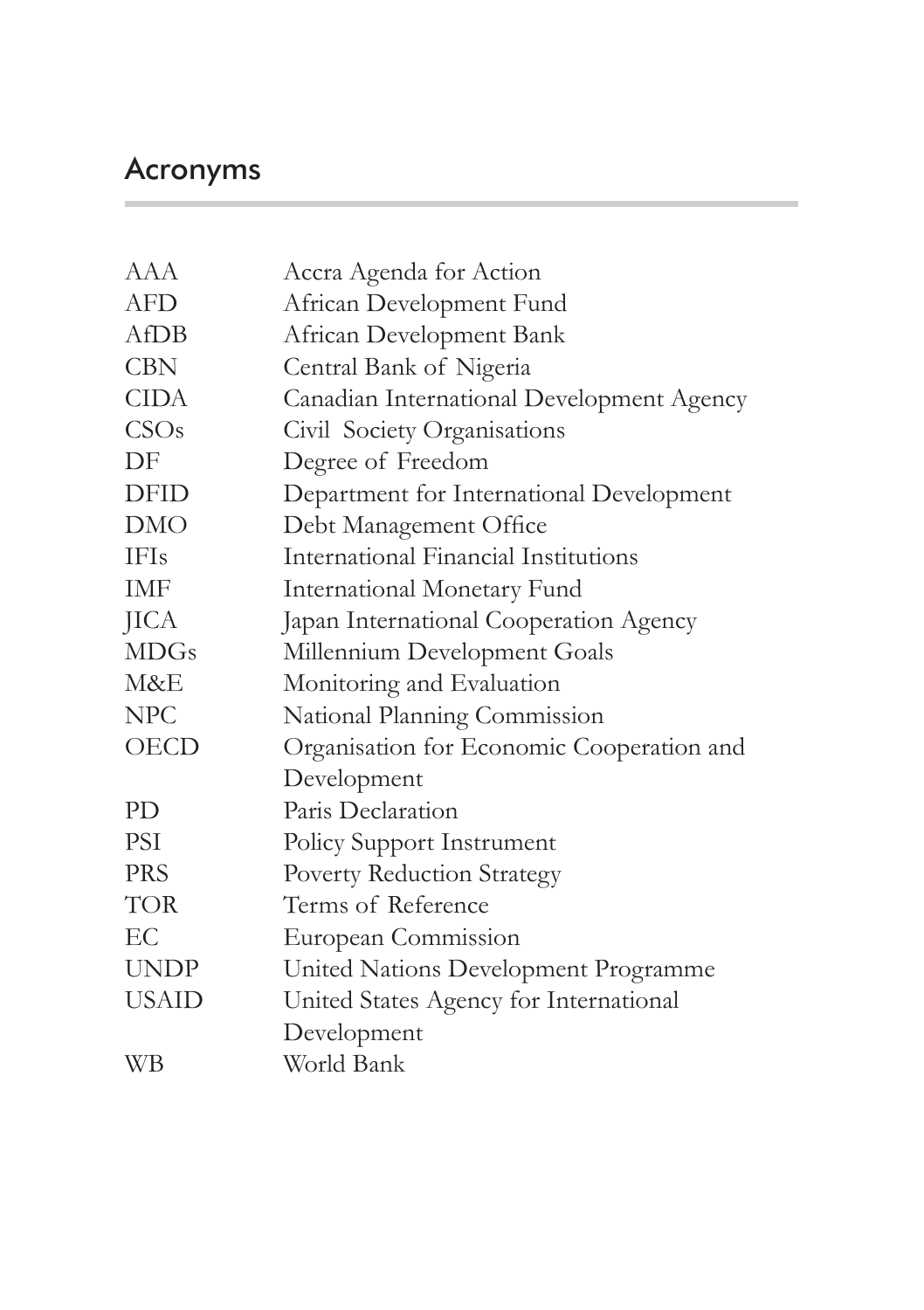AFRODAD owes great debt of gratitude to Dr. Akongbowa Bramwell Amadusun and his research team who invested considerable time and effort in this report. In the AFRODAD secretariat many thanks go to Mr.Tirivangani Mutazu, Programme Officer for coordinating and facilitating the research. The report benefited greatly from the advice and incisive comments of the Policy Advisor Dr. Fanwell Kenala Bokosi and Executive Director, Mr. Collins Magalasi. AFRODAD also records deep appreciation for the financial support we received from Norwegian Church Aid.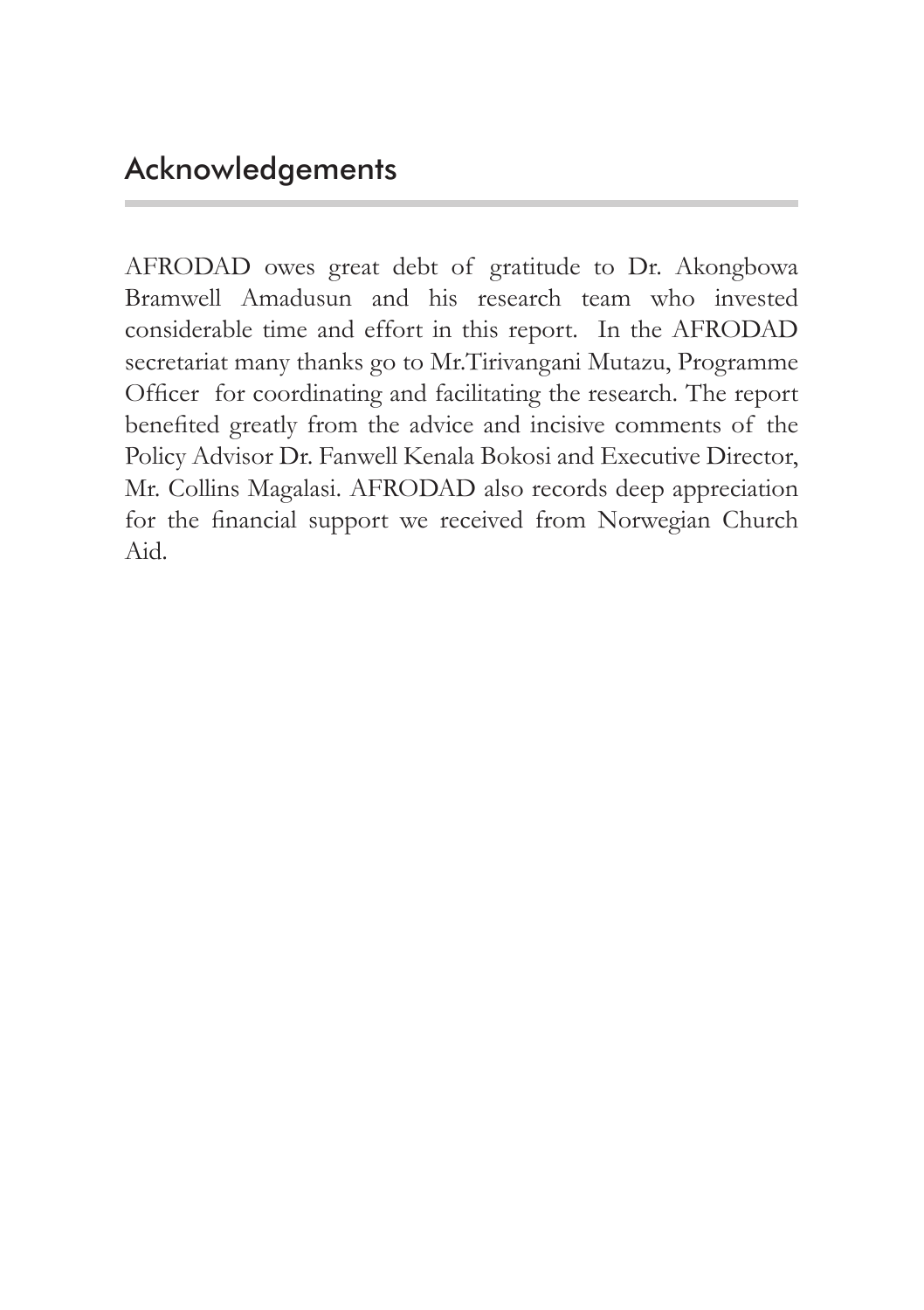# Preface

This report is essentially an attempt to ascertain the progress made by Nigeria in implementing the principles and commitments on aid effectiveness under Paris Declaration (PD) of 2005 and Accra Agenda for Action (AAA) of 2008. The report investigated Nigeria's commitment to implement the PD and AAA in terms of mutual accountability, ownership, good governance and domestic accountability within the context of sustainable development and citizens' participation.

Foreign Aid represents one of the funds accessible to National and Sub-National governments in Nigeria for the execution of development projects and programmes. As part of the deliberate will to ensure the good management, ownership and accountability of these funds for sustainable development, Nigeria along with a host of other countries subscribed firmly to the PD and AAA. Since then Nigeria has taken inadequate steps or made weak progress in adapting its aid governing and accountability mechanisms in line with the requirements of the PD and AAA. There is currently no comprehensive aid planning that gives an overview of Nigeria aid reform process.

Aid management at both the national and sub national levels reveal serious short-comings in aid management and effectiveness that cannot support sustainable development in Nigeria as well ensure Nigeria's compliance with the requirements of the PD and the AAA.

It is important that lessons be drawn from the deficits of donor funds management in the post PD and AAA era in Nigeria. There is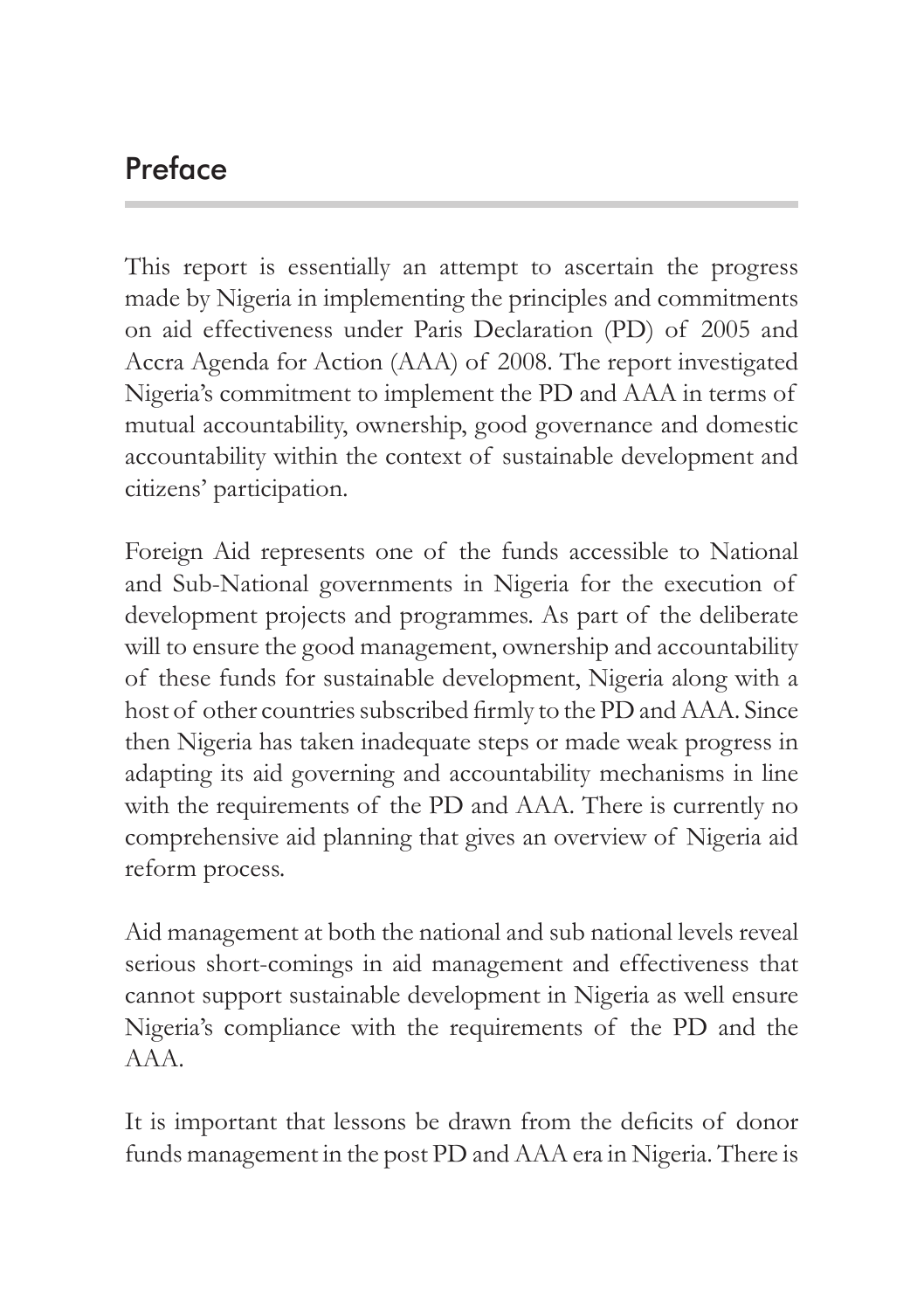need to consider the strategies and policies that have been adapted to access and manage donor funds. There is need to conduct viability of current practices within the context of short, medium and long-term development challenges. Upgrading the technical competences of specialized legislative, bureaucratic agencies and CSOs roles in accessing and monitoring and evaluation of donor funds is important.

The research points to the need to accelerate governance reforms (donors' machinery inclusive) for managing the aid process-policy development, data collection, monitoring and evaluation, improvements to national planning process, and capacity building. Establishment of community-based project and programme monitoring, planning and management committees at community level, with high levels of budget transparency and accountability is needed.

Donors and Nigeria should commit behavioral changes and reform procedures that strengthen incentives for mutual accountability, ownership, good governance and domestic accountability. In order to ensure aid effectiveness for sustainable development within the context of the PD and AAA the study made some policy recommendations which need to be implemented by both donors and aid recipient governments.

Collins Magalasi Executive Director AFRODAD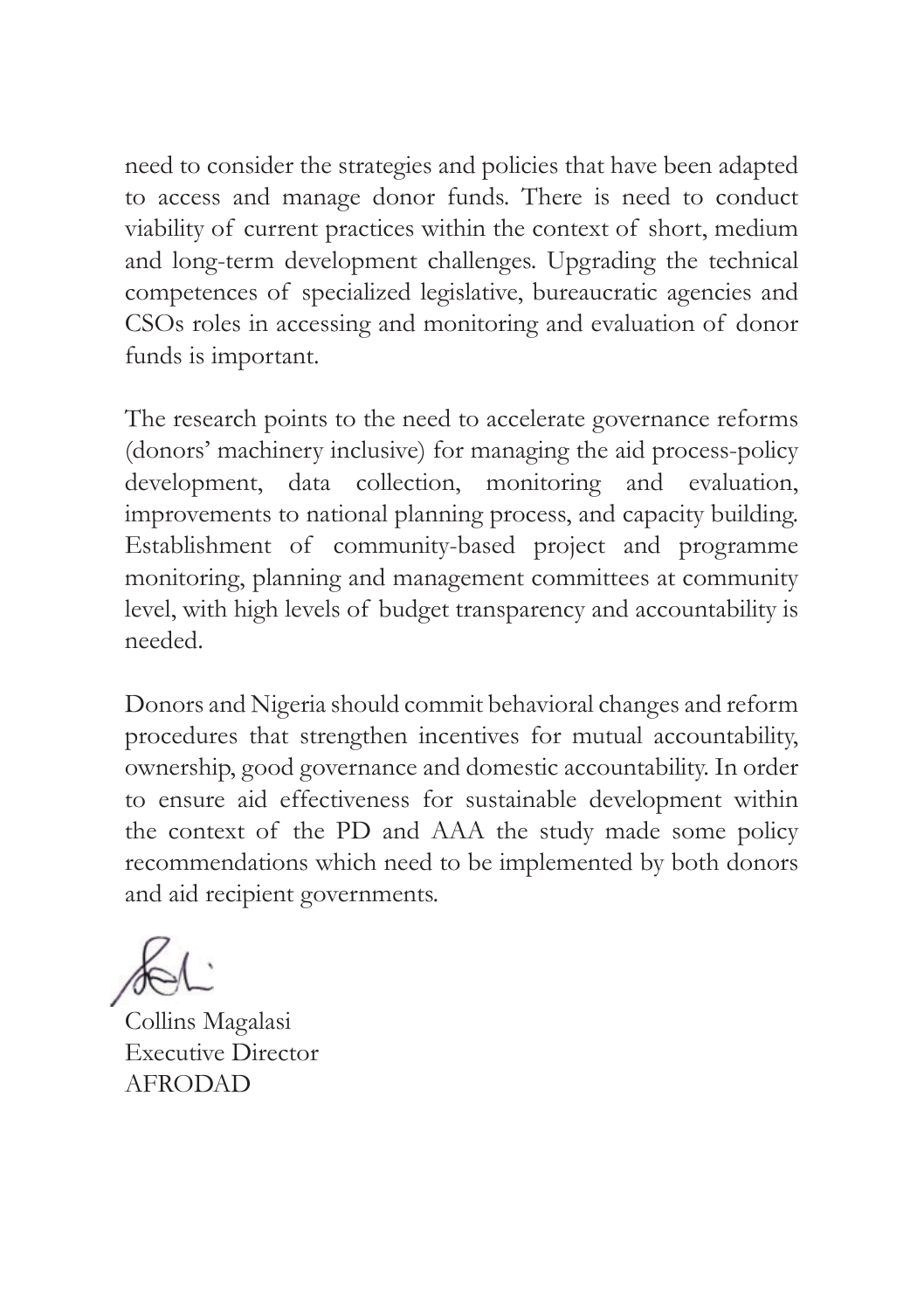### Introduction

The Paris Declaration (2005) is a follow up of the High Level Forum on Harmonization in Rome (February 2003) and Marrakech Round table on Managing for Results (February 2004). Over 100 signatories from partner governments, bilateral and multilateral donor agencies, multilateral and regional developments banks and private international agencies endorsed the PD, committing to specific actions that would promote aid effectives. The PD is an action oriented roadmap aimed at strengthening efforts to increase ownership of partner countries over development policies; to align donor countries strategies to partner countries national development strategies; to harmonize activities of donor agencies; to strengthen decision making for results; and ensure mutual accountability.

The Accra Agenda for Action (AAA) of 2008 is a High Level Forum 3, outcome document that expresses national governments and international community (Nigeria inclusive) commitment to aid effectiveness. It represents a product of an unprecedented alliance of development partners-developing and donor countries, emerging economies, UN and multilateral institutions, global funds and civil society organizations.

Both the PD and the AAA represent comprehensive frameworks or actions plans designed to invigorate the aid effectiveness agenda and achieve targets set for 2011. They are aimed at assisting in the scaling up of poverty reduction and the development process and accelerate the achievement of Millennium Development Goals (MDGs) by 2015.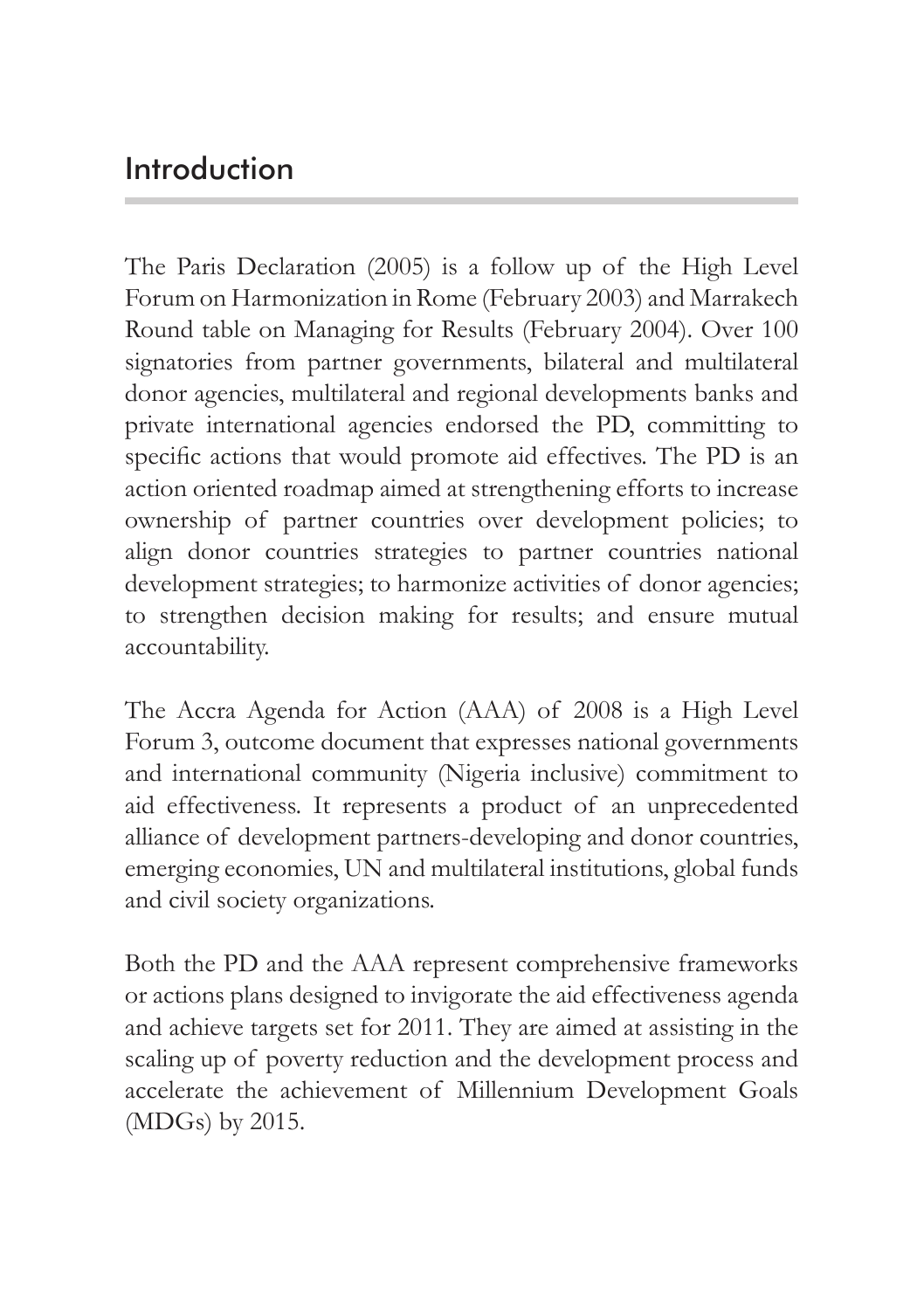Foreign Aid represents one of the funds accessible to National and Sub-national governments in Nigeria for financing of development projects and programmes. As part of the deliberate will to ensure the good management, ownership and accountability of these funds for sustainable development, Nigeria along with a host of other countries subscribed firmly to the Paris Declaration (2005) and the Accra Agenda for Action (2008). Since then it has taken inadequate steps or made weak progress in adapting its aid governing and accountability mechanisms in line with the requirements of the PD and AAA. Beside there is currently no comprehensive aid planning that gives an overview of Nigeria aid reform process.

Since the adoption of the Paris Declaration and the AAA not much has been put in place to institutionalize effective aid harmonization, coordination and management frameworks in Nigeria. Although Nigeria is not an aid dependent nation (donor administered aid constitute less than 1% of GDP and 2% of public expenditure) and hence does not generally operate a budget support system, yet the need to make the best use of aid that comes to the country remains imperative. The volume of this type of aid is increasing quickly, from less than US\$200 million in 2000 to US\$911 million in 2006 and US\$1800 million in 2010. This trend makes the deliberate sustainable management of this type of foreign financial assistance a necessity<sup>1</sup>. There are indications of the dominance of bilateral relations between development partners and government agencies with minimal synergy of operations among them. This approach is characterized with absence of clear division of responsibilities between the two parties. This to a large extent has created and multiplied aid problems and challenges in terms of high transaction costs, duplication of resources and low aid impact on development outcomes. This further undermines the already weak absorptive capacity of the government which it was

<sup>1</sup> Punch Newspaper, 2010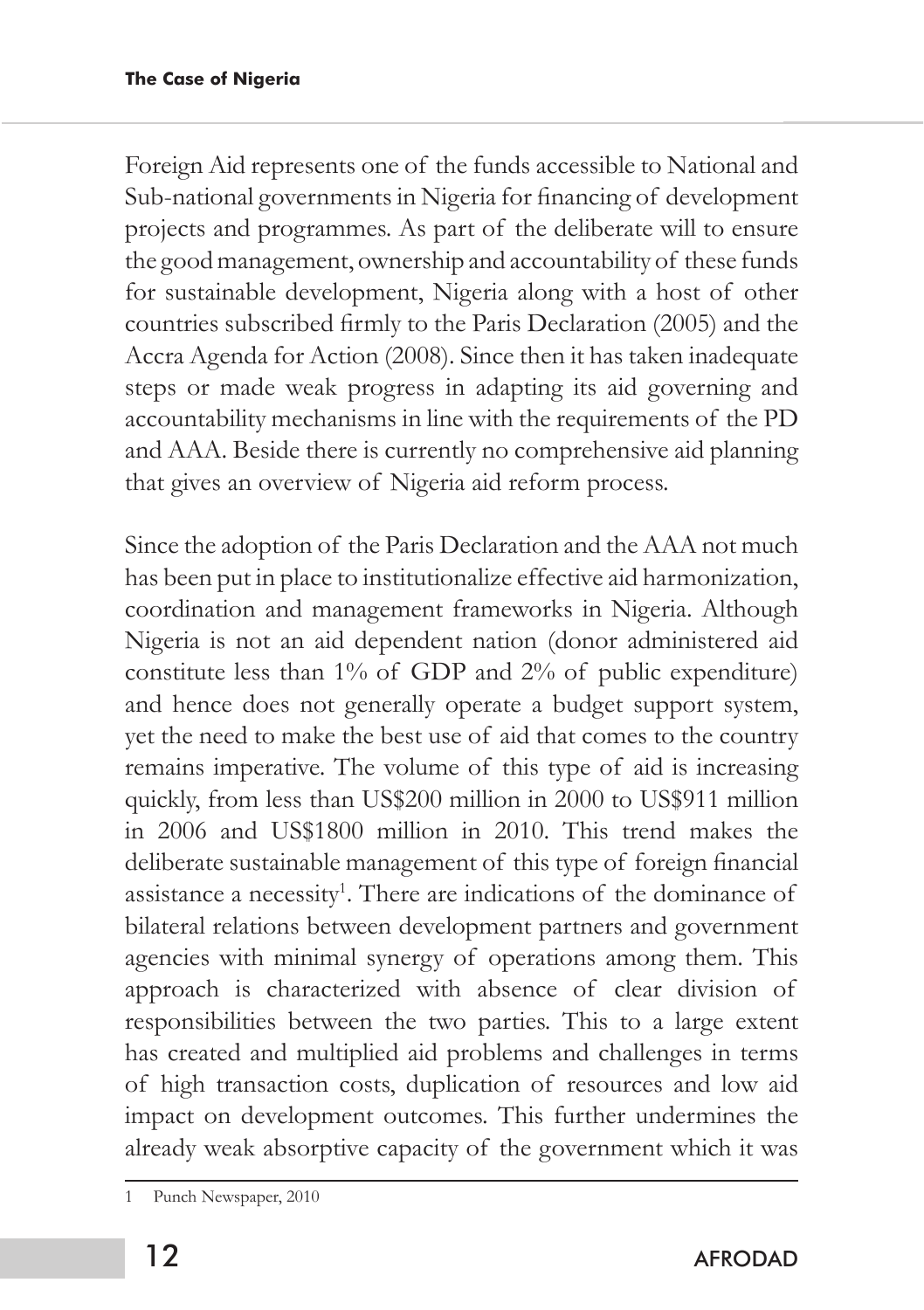#### Box 1: The PD is grounded on five mutually reinforcing principles

- 1 **Ownership** partner countries exercise effective leadership over their development policies and strategies, and coordinate development Actions
- 2 **Alignment-**Donors base their overall support on partner countries national development.
- 3 Harmonization Donor actions are more harmonized, transparent, and collectively effective.
- 4 **Managing for Results** Managing resources and improving decision making for development results.
- 5 Mutual Accountability Donors and partners are accountable for development results.

#### Box 2: The AAA has among others the following objectives

- 1 Accelerate progress in donors and partners implementation of the AAA commitments with regard to ownership and accountability.
- 2 Facilitate and disseminate evidence based information on ownership and accountability.
- 3 Strengthen international and country level mechanisms for donor and partner countries to hold each other to account for meeting aid effectiveness commitment.
- 4 Support the robust mutual accountability mechanism country at level based on what works and what does not work.
- 5 Accelerate progress in donor's use of country systems.
- 6 Facilitate the strengthening of country systems and effectively locally rooted capacity reform system where deem necessary
- 7 Better communicate the benefits of using country systems and involve a greater number of stakeholders (parliaments, civil society organizations, the host communities, citizens) in overseeing and strengthening the use of country systems.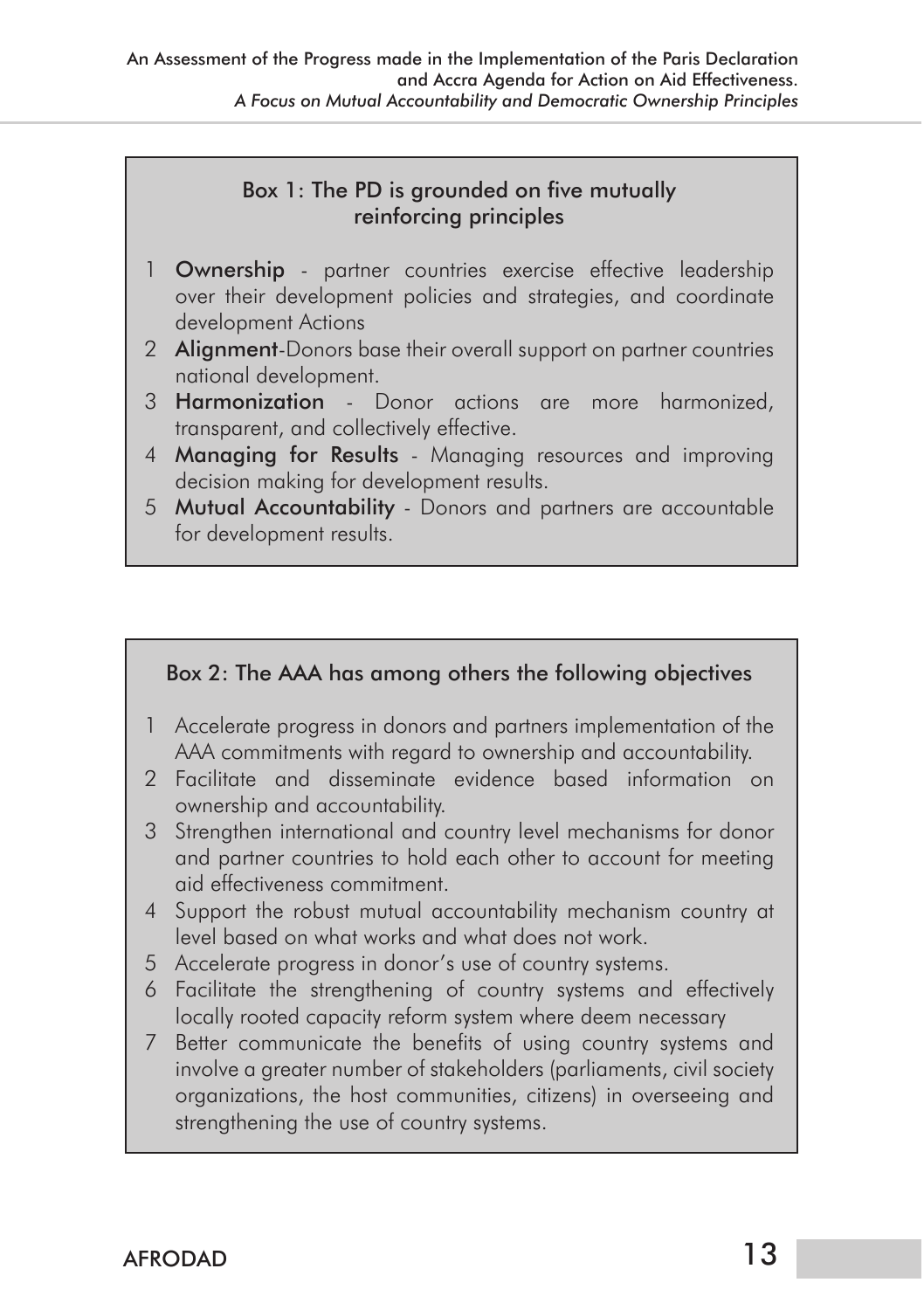originally meant to address. This is further compounded by the absence of clear structured strategy from the Federal Government side. The vision 2020 provide a firm framework to structure aid by sectors and the National Development Plan provide the tool for alignment and aid coordination. Another difficulty is how to address accountability and good governance at sub-national level. Sub-national governments benefit from a large autonomy due to the federal structure of the country and it's key actors in terms of poverty reduction and service delivery to realm the Millennium Development Goals (MDGs).

The existing structures for aid management in Nigeria are defective and need to be reviewed or reformed for better efficiency, impact, ownership and accountability. In an attempt to realize this Donors Head of Mission Group was set up in 2008 and meets every month. The group is made up of World Bank (WB), Department for International Development (DFID), United States Agency for International Development (USAID), European Commission (EC), United Nations Development Programme (UNDP), African Development Fund (AFD), African Development Bank (AfDB), Japan International Cooperation Agency (JICA), Canadian International Development Agency (CIDA) and the Nigerian National Planning Commission, The Federal Ministry of Finance and other major governmental agencies that has the power to negotiate both bilateral and multilateral aid.

Nigeria received a total of USD 6 billion as official development assistance by 20102 . Out of US\$ 6billion, grants constituted USD 3.2 billion while credits/loans were about USD 2.8 billion. Out of the USD 6 billion only about 50% of this amount has been disbursed (USD 3.2 billion). Nigeria is an aid orphan as it receives

<sup>2</sup> National Planning Commission Report, 2010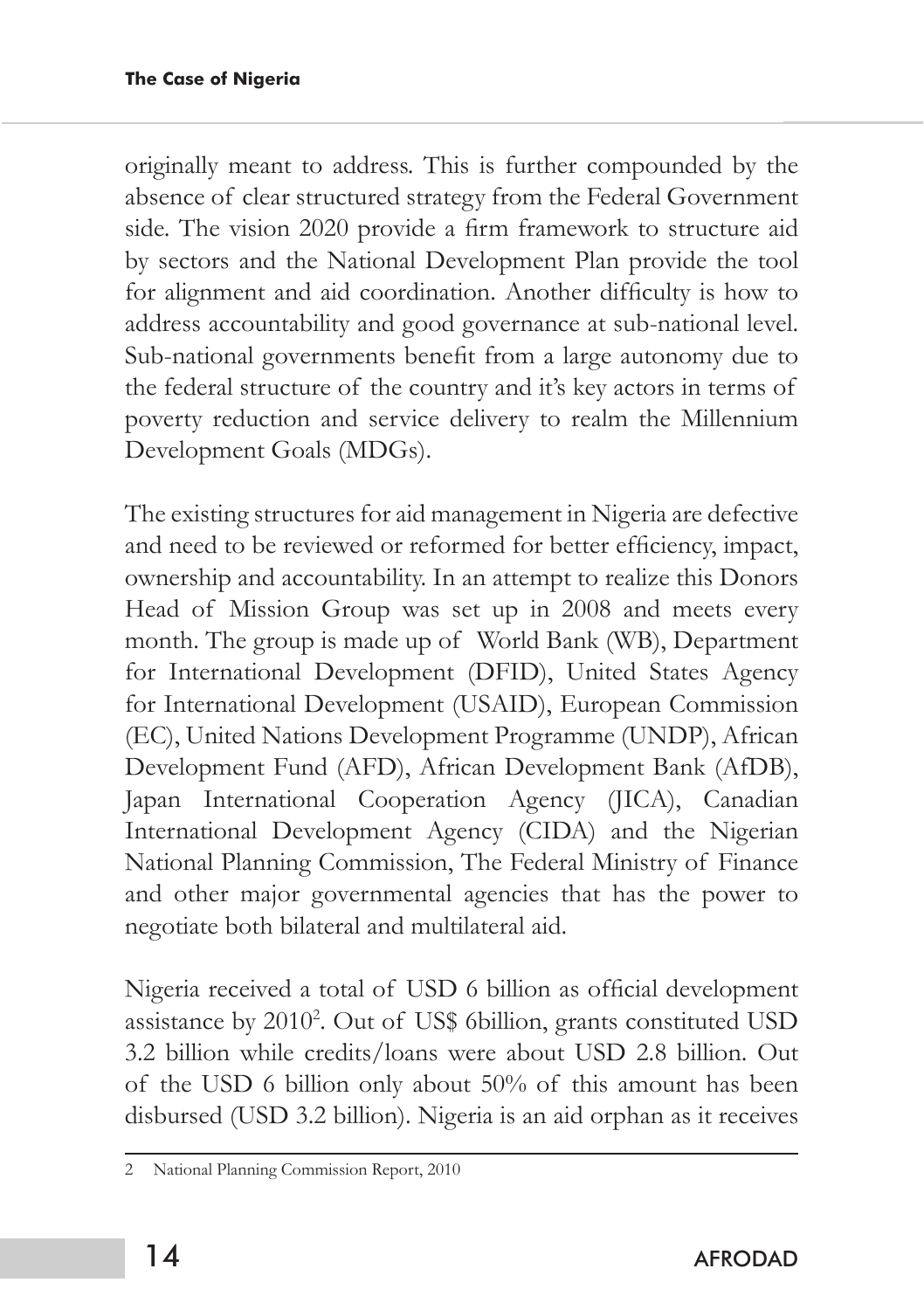less than USD 2 per capital compare to the average in Africa of USD 28 per capital. Nigeria has 12 main donor countries and agencies, seven of which are in the United Nations System. Over the years the biggest recipient sector has been the health sector with 54% (USD 1.3 billion) followed by poverty alleviation with 18% (USD 481 million) and Women and Empowerment 4%. Agricultural sector received 1%, energy and environment 1% and finance 1%. Indications are that the aid was disbursed by the donors themselves through direct project support. This made it impossible for country ownership and mutual accountability since the government of Nigeria (sub-national governments inclusive) was unable to claim ownership or account for funds it did not receive.

Nigeria exhibits overlapping spheres of policy and programming characterized by their differing degree of government and donor ownership influence. Nigerian government does not limit donor influence over policy agenda (intentionally or unintentionally). It does not also balance a mix of traditional and non-traditional sources of financing in order to maximize aid flows. The nation's weak accountability structure continues to adversely affect the flow of foreign aid in the country. There is serious concern about the operating environment which is tax dysfunctional permitting corruption and ineffectiveness application of aid funds<sup>3</sup>.

There are currently governmental mechanisms in place to carryout oversight functions on foreign aid transactions at both the national and sub-national levels in Nigeria. These include the Public Accounts Committee (which is a legislative committee) and the office of the Auditor General; and a large extent the Economic and Financial Crimes Commission. Added to this is civil society

<sup>3</sup> Punch Newspaper, 2010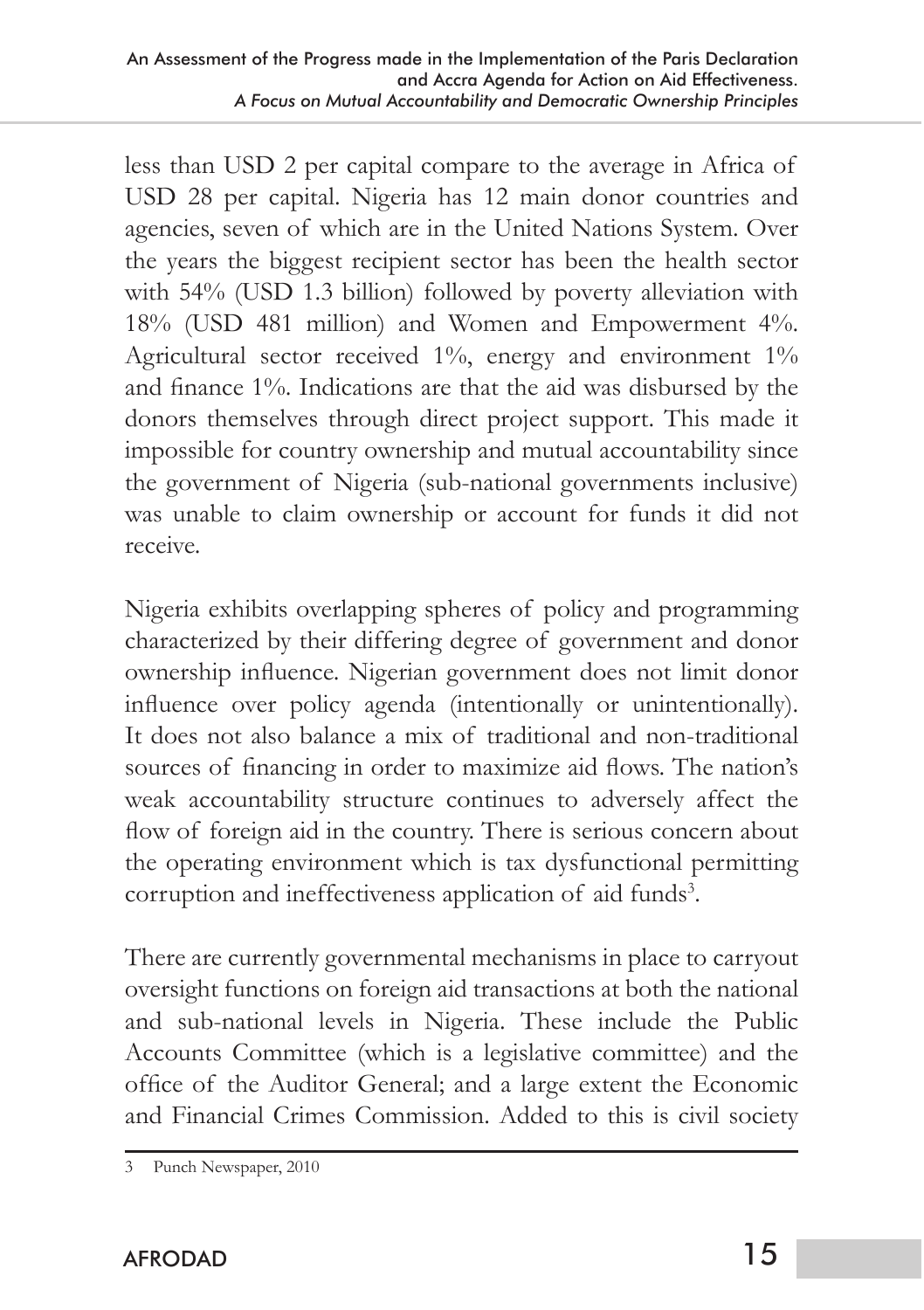which to some extent is officially recognized by laws passed by the National Assembly and State Houses of Assembly, such as the Public Procurement Act. Against the backdrop of heightened need to scale up poverty reduction and sustainable development there is an increase demand for transparency in the budget process, particularly in terms of citizens participation in aid administration drafting, disbursement approval/implementation and accountability.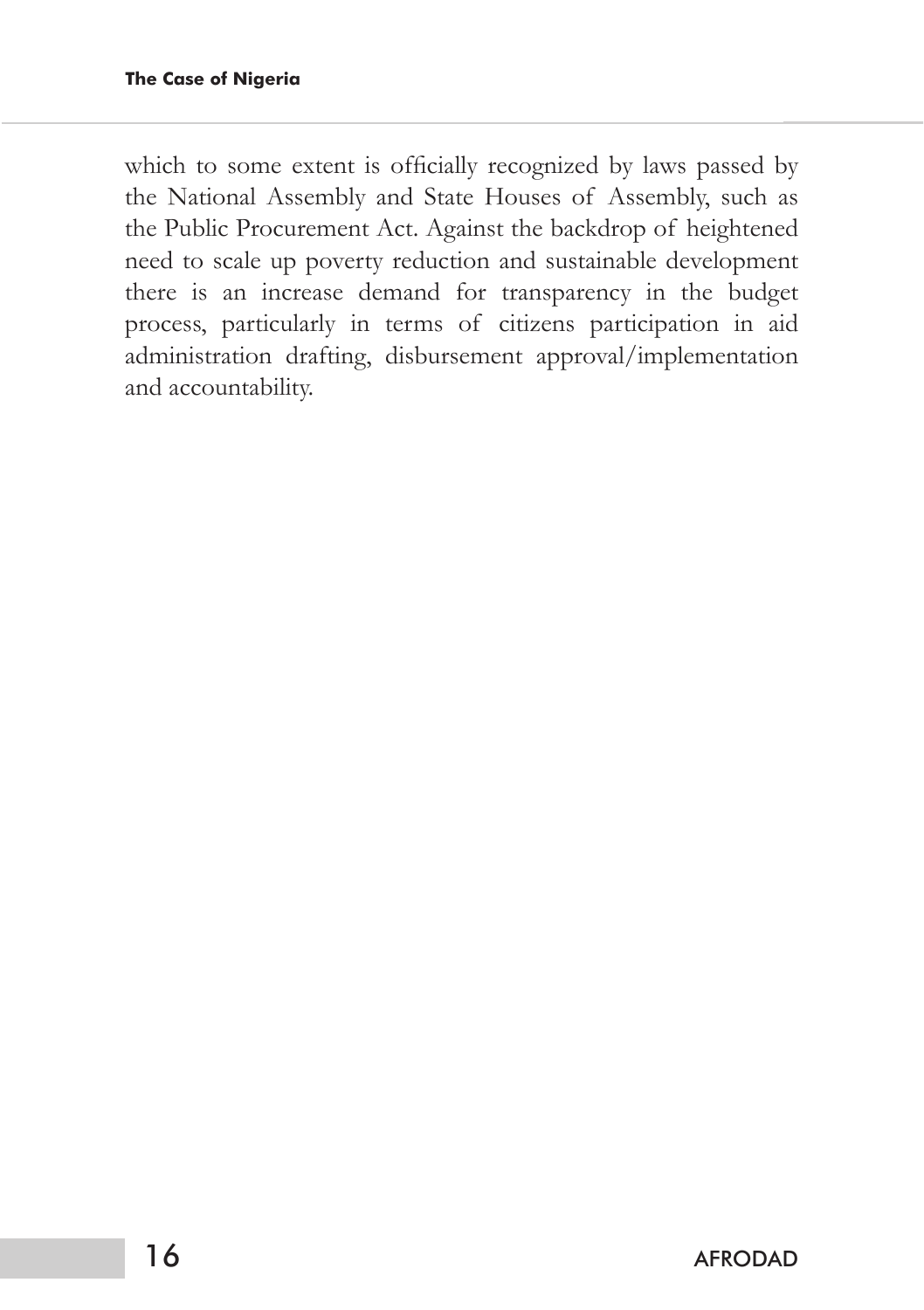# 1 Country context, interpretation and awareness of Paris Declaration and Accra Agenda for Action

Sustainable development cannot be achieved through foreign aid due to its inadequacies and deficits as a means of sustaining national development in Nigeria. Nigeria has a highly defective institutional and legal framework, very weak governance and very weak accountability mechanisms. This renders it impotent as a tool of national sustainable development and compliance with the PD and AAA.

There is weak commitment at both national and sub-national level to the PD and AAA. For instance there are no evidence based policy making with regard to the PD and the AAA. This is further compounded by the lack of discussion and knowledge sharing forum that should allow national and sub-national governments to make sound and informed aid effectiveness policies and strategies or where necessary bring depth to issues in aid effectiveness as required by the PD and AAA.

The whole process of managing foreign aid in Nigeria grossly falls short of what is required as dictated by the PD and AAA. Nigeria lacks both in performance and good governance culture - largely shrouded in window dressing of results, corruption and bad management in the use of aid resources. Consequently the management process lack clear focus, clear priorities and transparency despite renewed commitment to aid effectiveness that should have accompanied Nigeria's endorsement of the PD and AAA. In addition the interpretation of aid resources management seems to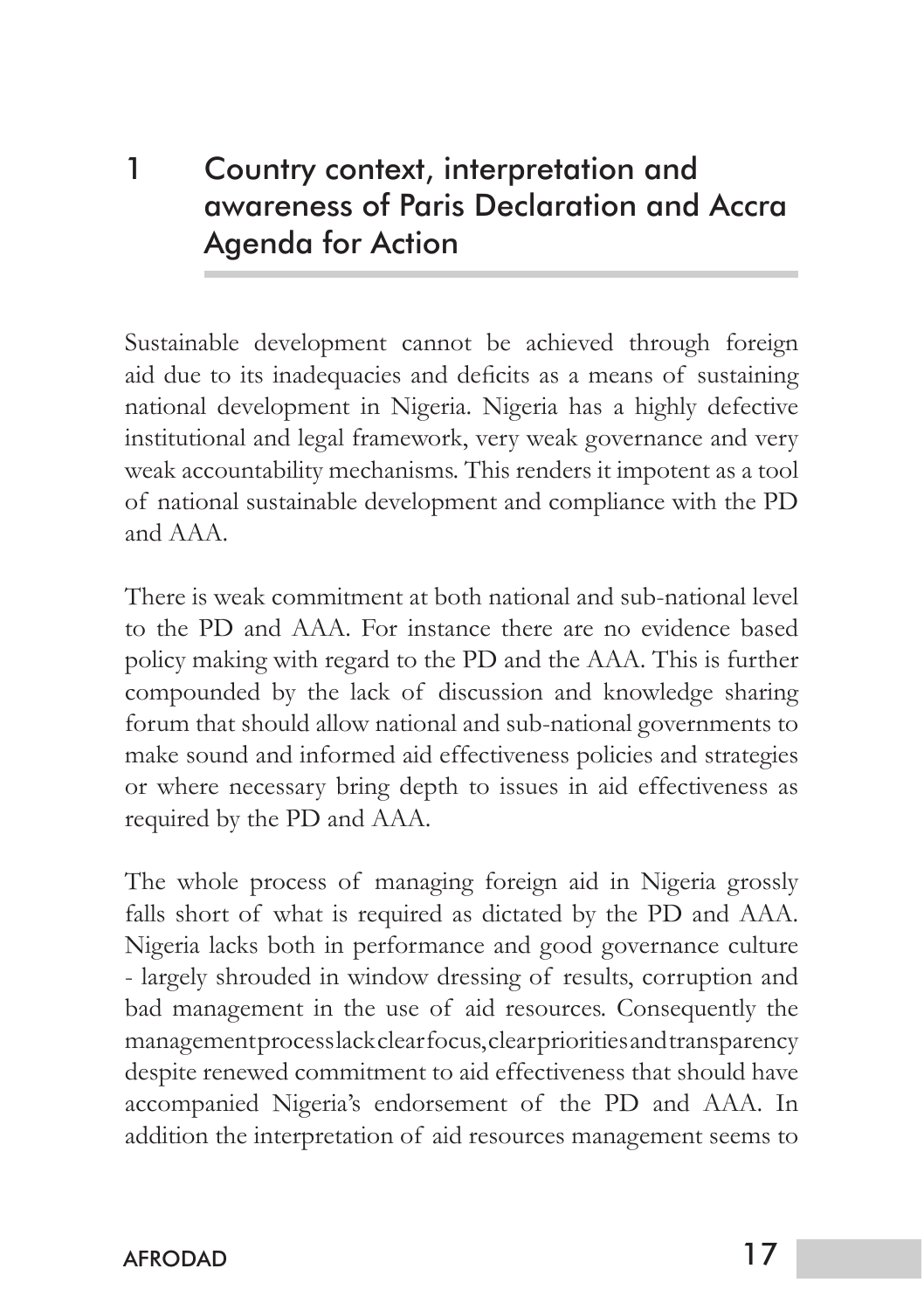have grown around the concept of government ownership of the process and not citizens or all national stakeholders' ownership. As a result opportunity for a broad range of national stakeholders to contribute to the growth through transparent, accountable and democratic institutions and processes is lacking. This thus robs the stakeholders of inclusivity and openness in dialoguing on aid development policies, strategies and priorities in the utilization of aid resources.

There is little or no awareness of the existence of the PD or the AAA. The awareness is restricted to few top government functionaries in aid policy formulation and implementation institutions. This is largely as a result of the interpretation of the definition of the concept of ownership of aid resources in Nigeria, which is hinged on government ownership and not citizens. Consequently in order to assist in the capture of the aid resources by the elite or bureaucratic or political class creating public awareness of the existence of this type of resources is avoided as much as possible.

There is a significant level of non-correlation between Nigeria commitment to economic governance and the implementation of PD and AAA on aid effectiveness. However, to some extent this finding run counter to that expressed by the IMF in its Policy Support Instrument<sup>4</sup> and IMF 2007 Article IV Consultations that indicated some level of good governance of financial assistance to Nigeria from 2005-2008 that indicated strong macro-economic management: strong policies and growth, lower inflation and reduced external vulnerability.

<sup>4</sup> Roger Nord, 2008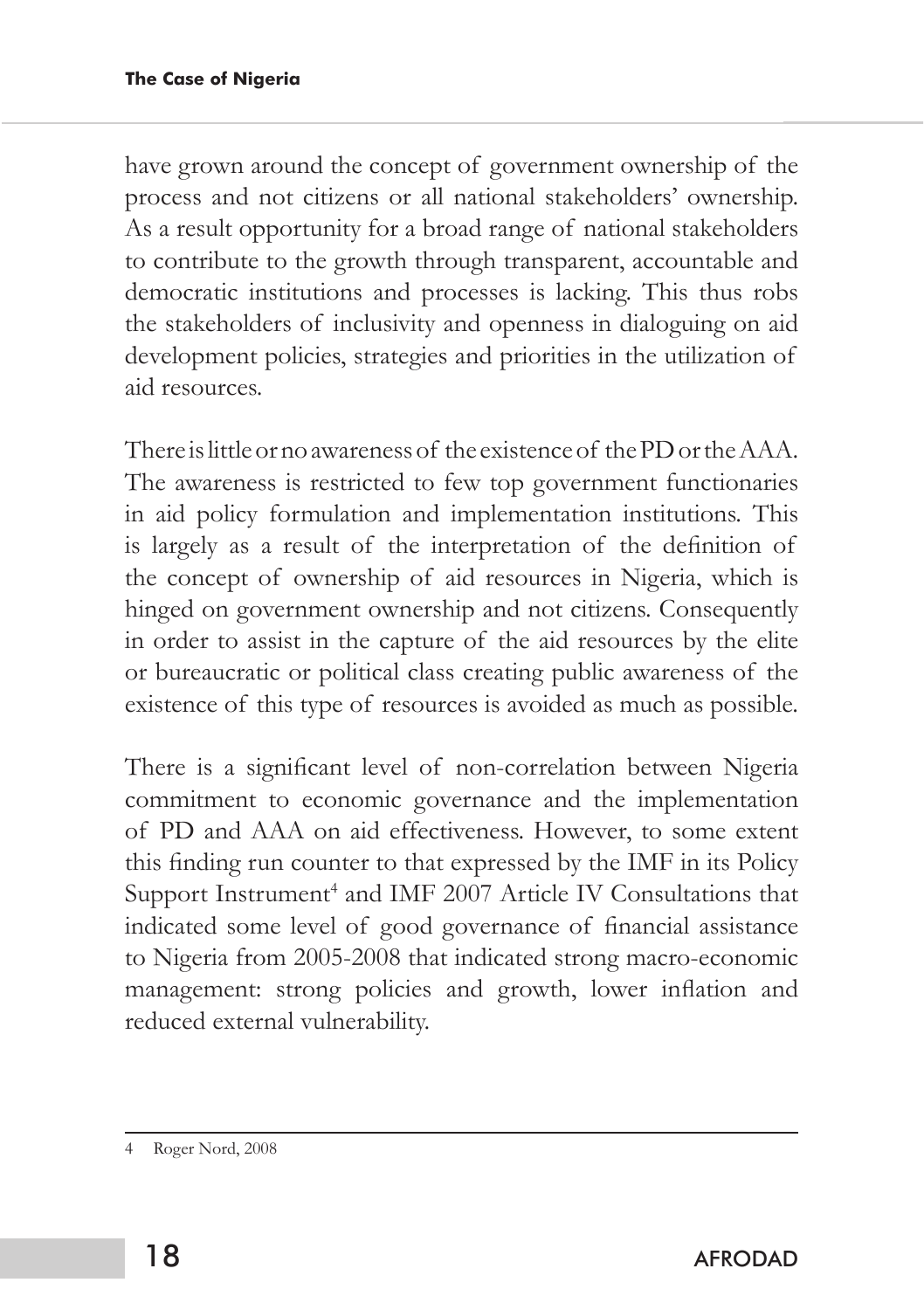### 2 Importance of mutual accountability in development aid effectiveness

The importance of mutual accountability rest on the premise that the donors and the recipient country, Nigeria both account to each other for the failure or success of the aid process. But this does not appear to be the case in Nigeria and this has led to the unsustainability of the aid process and the loss of the contributions aid would have made to the sustainable development of Nigeria.

Mutual accountability under the PD and AAA also appears very weak as it is one sided-from government to donors only. While efforts appear to be made by Nigeria to render accounts to donors, the donors appear not willing to do same to Nigeria. This is because Nigeria is seeking more funds for her development process and as such will do anything that will allow her access to the donor funds. However the donors do not appear willing to subject the financial assistance process to Nigeria's appraisal. This is particularly because of fragmentation, uncertainty and donor aid loaded with high administrative/overhead cost that should not be borne by Nigeria, which have prevented Nigeria from getting the full benefit of the aid.

There is significant high level of non-relationship between Nigeria's mutual accountability and her commitment to aid effectiveness under the PD and the AAA. This finding runs counter to that expressed by the IMF in its Policy Support Instrument and Article IV Consultation reports that indicated acceptance by the Paris Club as evidence of sound macroeconomic policies (accountability to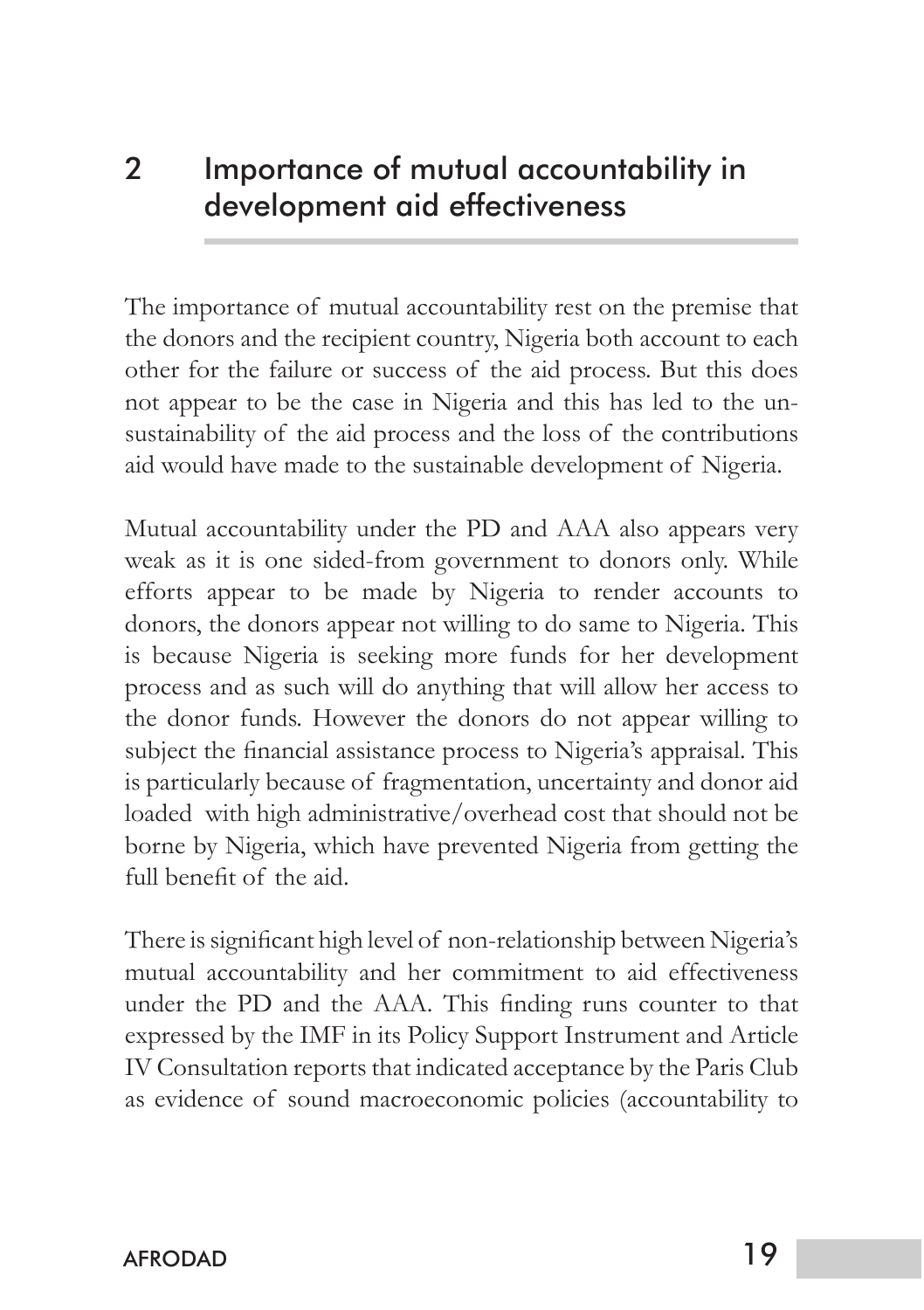external authorities) but external agencies do not reciprocate by subjecting to Nigeria appraisal.

**Grants administered by donors:** Donors do not account to Nigeria in detail as to how they administer the aid. Particularly in areas concerned with excessive loading of donors administrative/ overhead costs. Donors do not render accounts on the fragmented aid disbursement to Nigeria in terms of who benefited, for what the disbursement was made, and through what channels the aid get to the final beneficiaries. This is as a result of the wide gap in terms of the original memoranda of understanding and what is being implemented. Donors have accused Nigeria of not accounting for funds. But the funds were not administered by Nigeria, consequently it is difficult to see how Nigeria can account for funds it did not receive or disburse<sup>5</sup>.

**Interest yielding grants:** Nigeria receives interest yielding grants from both traditional and non-traditional donors and as a result should be held accountable for funds it receive. In this regard there is evidence of localized agenda with some elements of mutual accountability, such as consultative group meetings and working sector meetings at national and sub national levels that go beyond the exchange of information. However, the quality of participation remains low.

There is also evidence of Nigeria accounting to donors on bilateral basis and through their International Financial Institutions (IFIs) proxy, such as the World Bank and the IMF, using instruments such as the Policy Support Instrument (PSI) and Article IV Negotiations. Generally Nigeria as a debtor nation that has just exited the debt trap appear to be doing everything possible to be in

<sup>5</sup> National Planning Commission Aid Report, 2010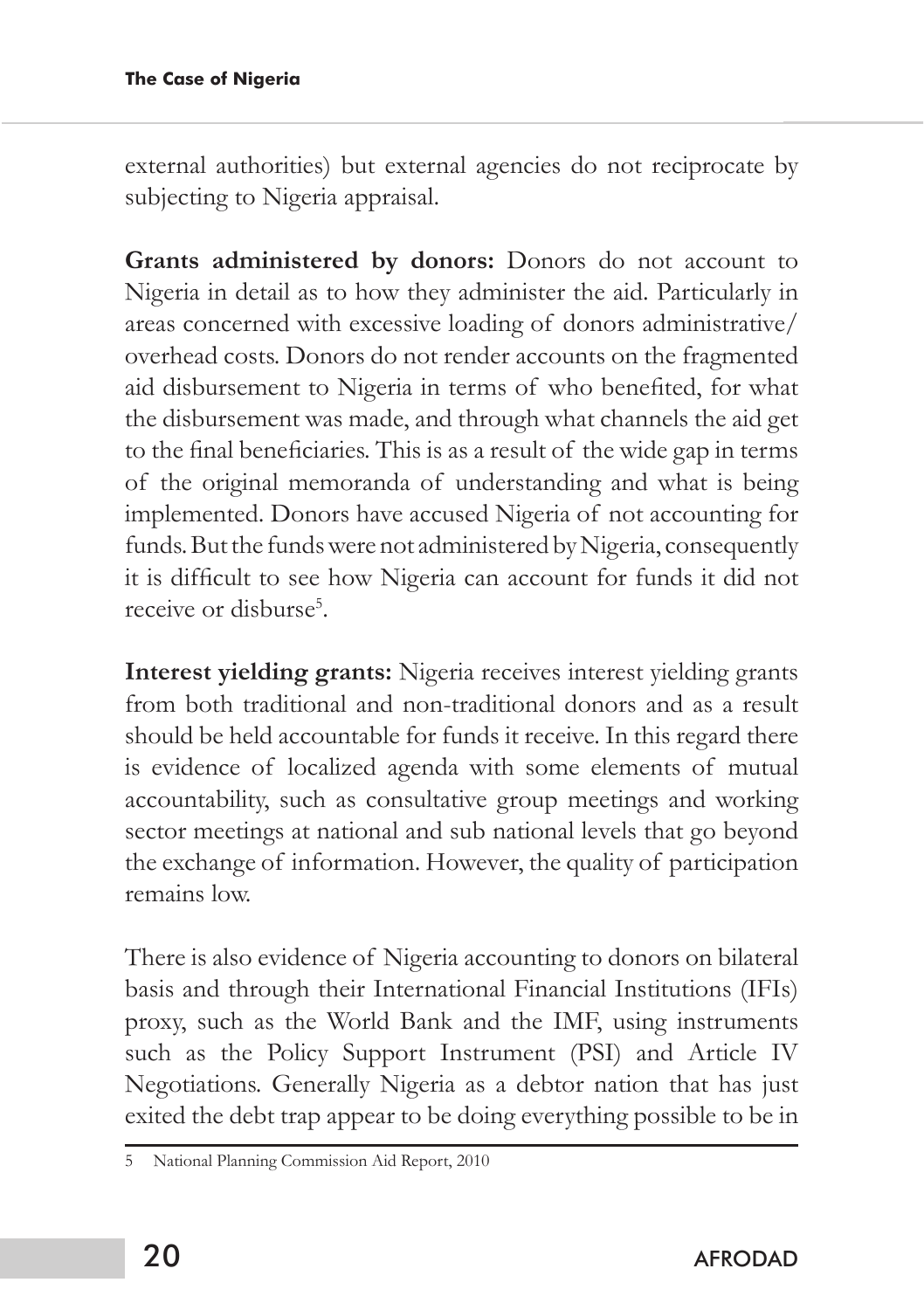the good books with her former creditors (who are largely members of the OECD) or doing everything to get reintegrated into global economy, appear to have insufficient capacity to hold donors to account and this has largely undermine aid effectiveness.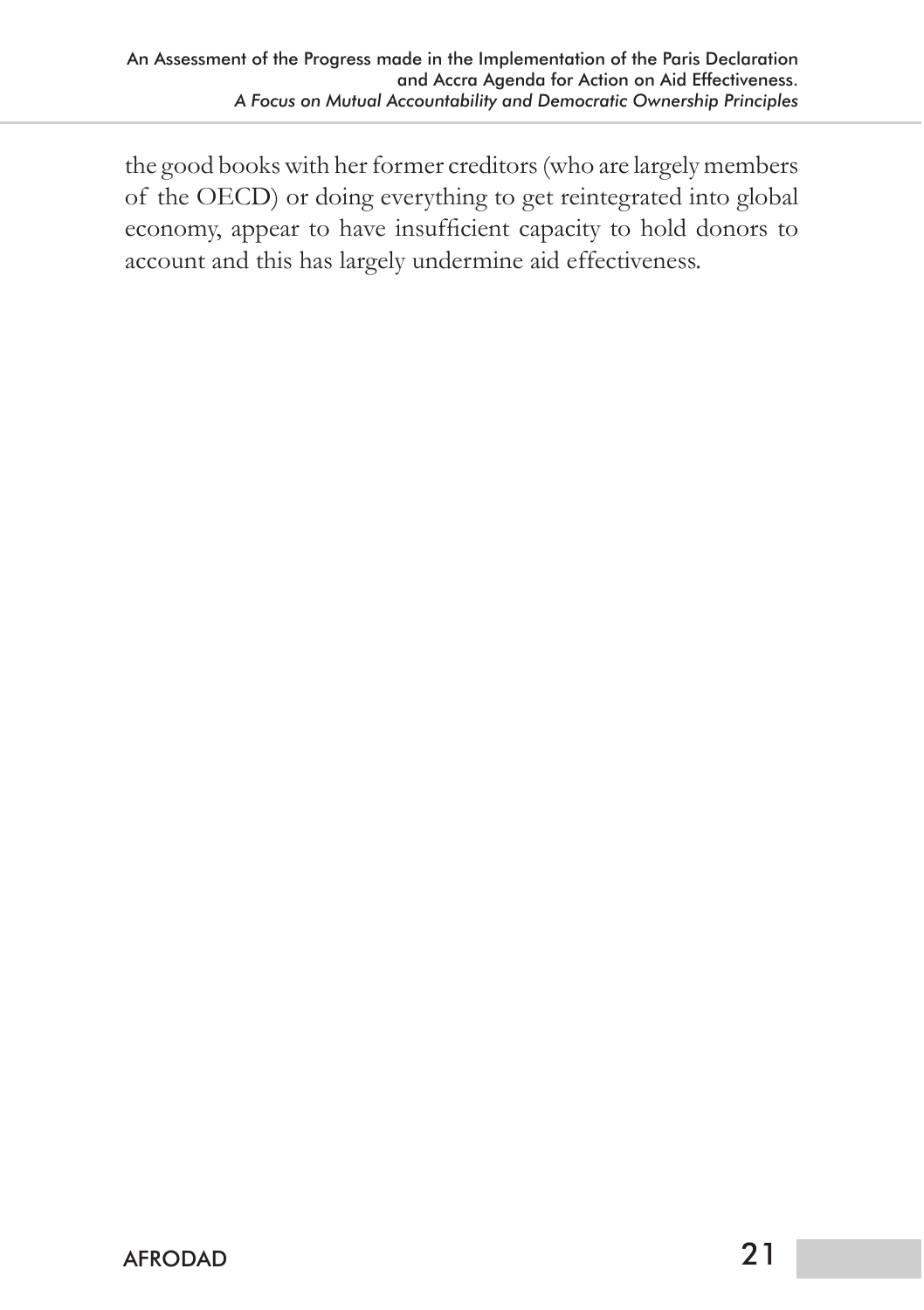# 3 Linkages between mutual accountability and democratic ownership in aid delivery processes

Ownership of the aid process as required by the PD and AAA is also very weak. Most of the aid in Nigeria is still donor managed particularly that from the European Union and the emerging donors, particularly China and India. Predictability of aid flow is important for Nigeria if she is to successfully manage the aid and engage in meaningful planning. Consequently she has become vulnerable to funds that are committed and scheduled, but not disbursed on time or there is insufficient information about donors' intention to disburse. As a result ownership of the process is very weak or is not there.

Domestic accountability is also very weak as there appears to be little or no framework in place for ensuring that the managers of aid are held accountable to the citizens. Both at national and sub -national level CSOs and the general public are rarely included in the mutual accountability process. Multiple accountability frameworks are needed, where donors, Nigeria local/domestic accountability mechanisms, CSOs, Parliament and general public are allowed to play important role in the accountability processes. However this appears not to be the case as the CSOs and the general public are not informed about the resources used and or are coming into the country from donors.

There is non-association between Nigeria domestic accountability and her commitment to aid effectiveness under the PD and AAA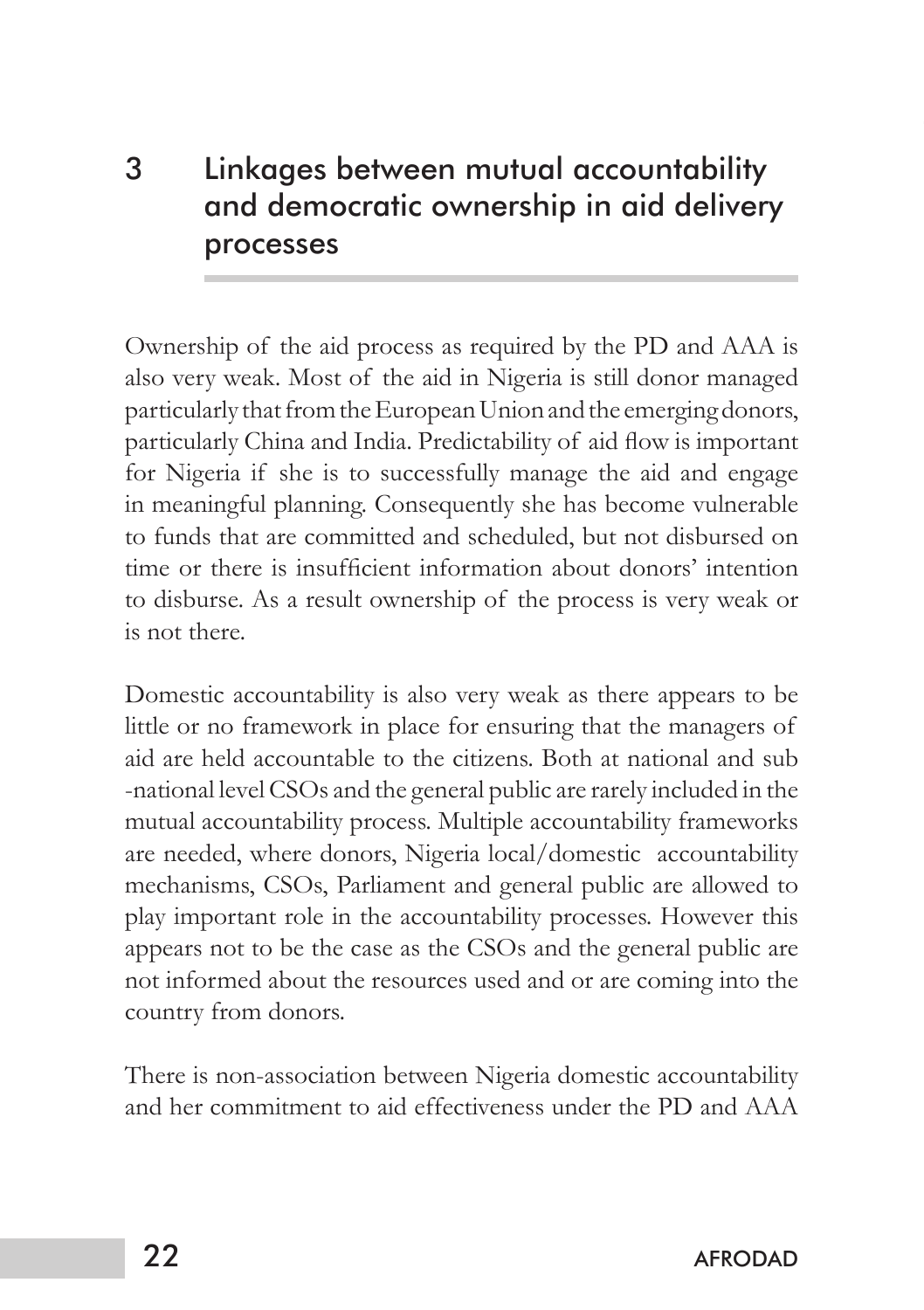for sustainable development. National budgets is ritualistic in nature, it is ritualistic in terms of input, approval, implementation and evaluation, deprived of the basic essentials for participatory planning, accountability and good governance. Public participatory nature in terms of public ownership, monitoring and evaluation remains very low. The budget does not specifically include sections on income gotten from foreign financial assistance. The budgets also fail to explicitly show how much was gotten from both interest and non interest yielding grants. Consequently this makes it impossible to hold the Nigeria government accountable to the citizens. Although the budget is a public document, assessment by relevant public agencies remains a huge problem.

Central Bank of Nigeria (CBN), National Planning Commission (NPC) and the Debt Management Office (DMO) annual accounts and reports to some extent shows financial resources gotten from interest yielding grants or financial assistance. However they do now explicitly show sectors, programmes or projects to which these financial assistance where utilized rather they are shown as a part the overall national expenditure. Besides the circulation of these official documents are restrictive, largely to the national headquarters or regional headquarters of these agencies.

Though the national budget, CBN, NPC and DMO annual accounts and reports are instruments of good governance and domestic accountability, through the oversight by national parliament, they suffer from serious problems of a pseudo representative parliament that has lost the confidence of its electorate. Consequently these instruments become inadequate as tools of domestic accountability and good governance.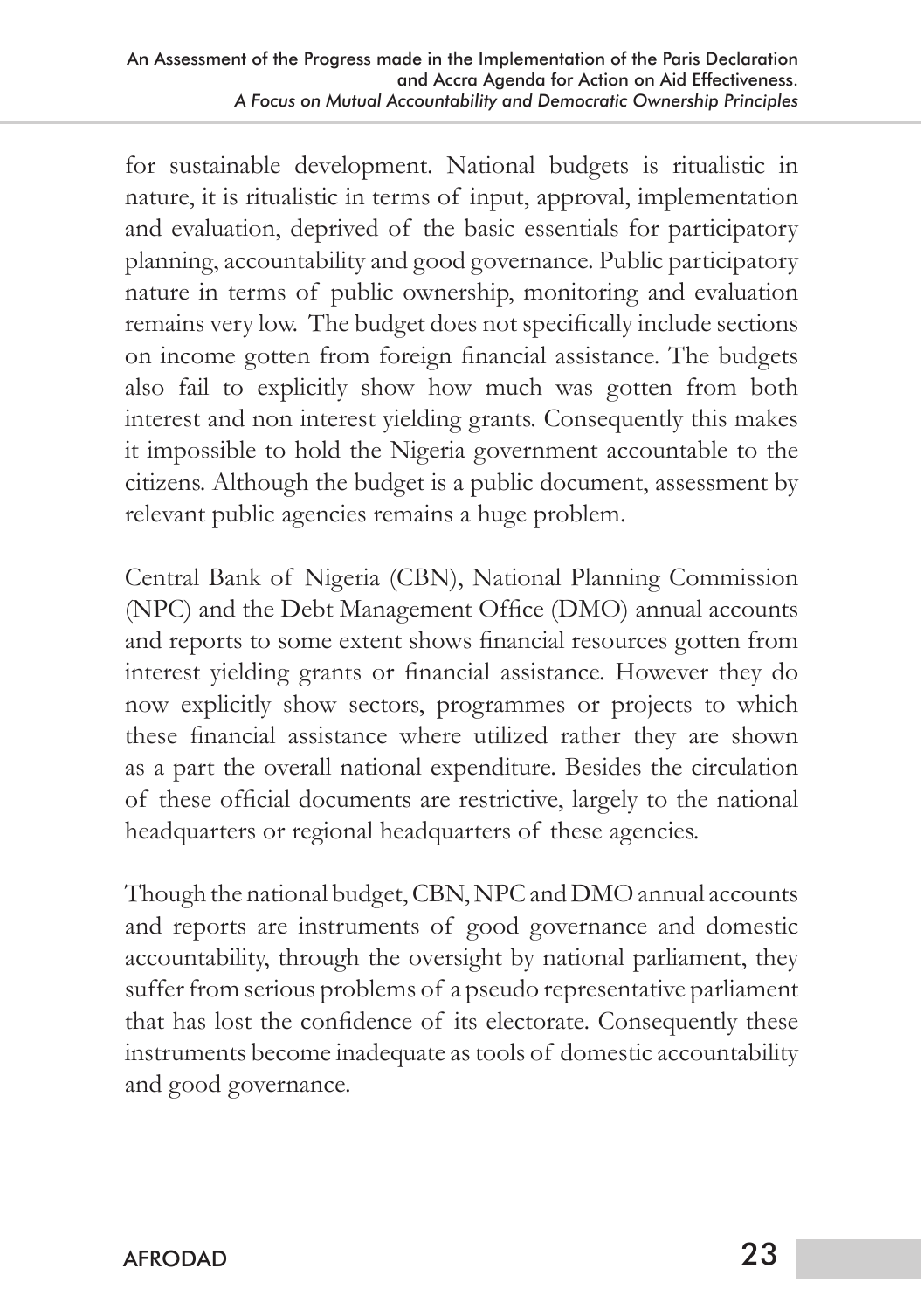The bicameral national parliament and the unicameral parliament sub-national states in the 36 states of Nigeria have important role to play in aid monitoring and evaluation, and aid effectiveness under the PD and AAA. This is in terms of:

- i) Enactments of laws to guide the negotiation, utilization and management in Nigeria.
- ii) Approval of and passing into law of appropriation bills that should contain the detail of how the foreign aid will be utilized and managed.
- iii) Appointment of Public Accounts Committee that can investigate the negotiation, utilization and management of foreign aid. This committee in the Nigerian context is a toothless instrument of the legislature (contrary to the provisions of the Federal Republic of Nigeria Constitution, 1999). This is as a result of the high level of corruption in Nigeria.

The 1956 Audit Management Act set out the audit of government accounts and in this context empower the Auditor General to audit government accounts including foreign aid. There is lack of standards to guide the recording, accounting and auditing of financial transactions (receipts and payments) specifically relating to foreign aid. A part of foreign aid to Nigeria is administered by the donors themselves particularly that funded by the European Union (EU). Investigation revealed that there is lack of reporting and accountability mechanism to the Nigerian citizens on how much funds the donors brought into the country in this regard and how these funds were disbursed/administered by the donors. The National Planning Commission, Debt Management Commission, The Central Bank of Nigeria and other institutions and the Auditor General (nation and sub national) who are charged with various forms of institutional management and oversight functions for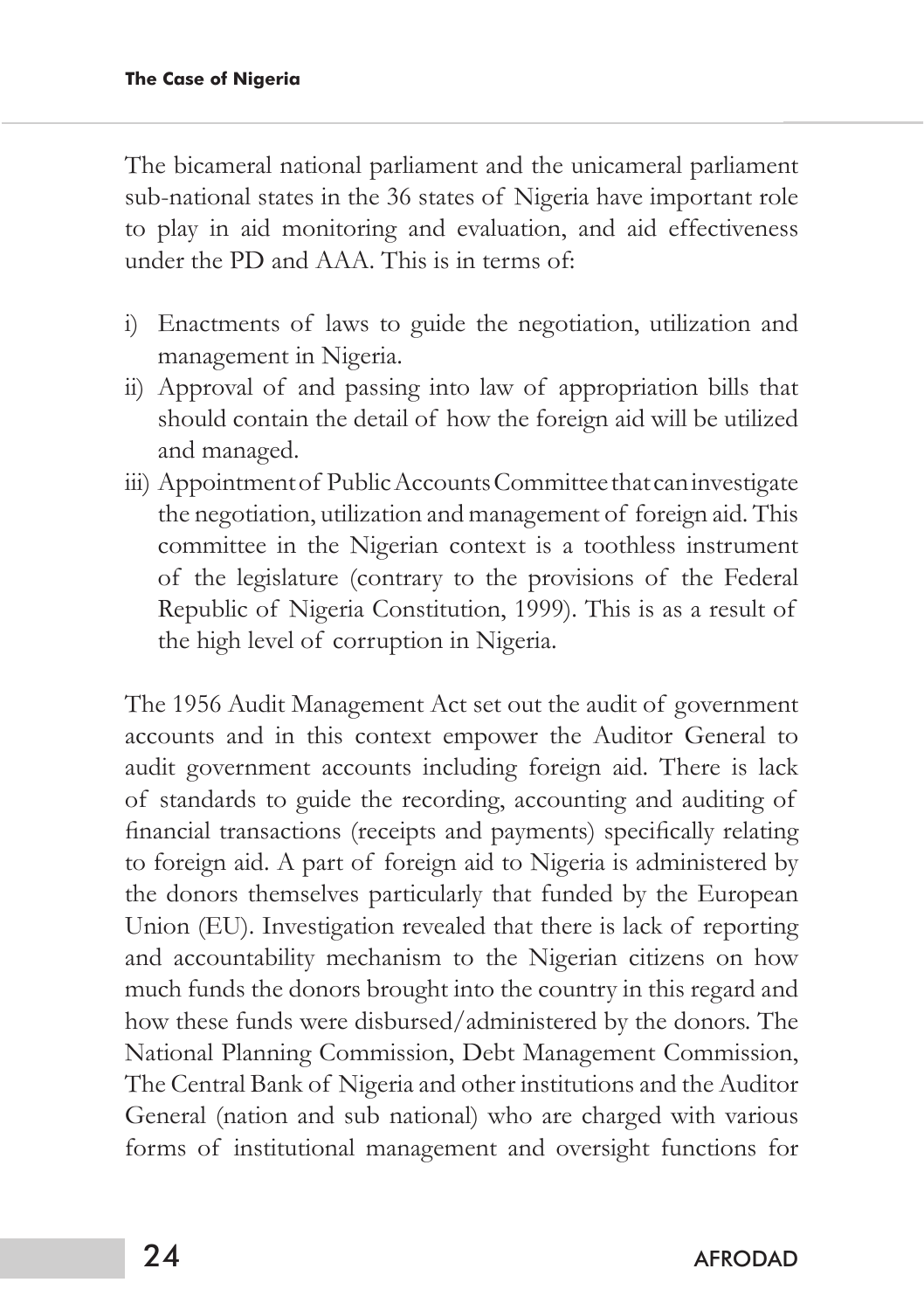aid effectiveness are yet to live up to expectation in discharging these responsibilities. Beside the collaborating and coordinating mechanism for pulling together their various responsibilities for aid effectiveness is either non-existent or too weak to be effective.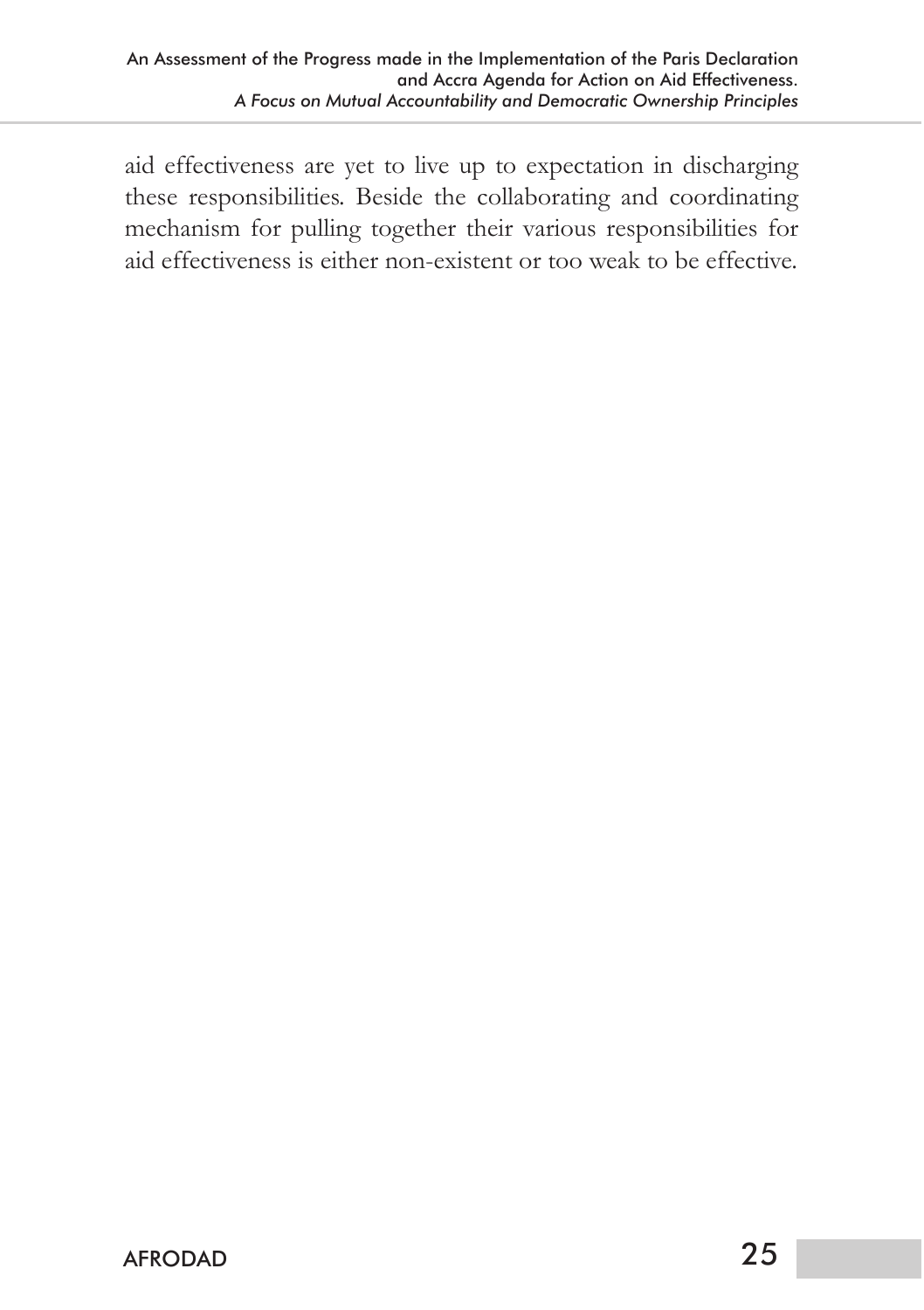4 Mechanisms, processes and structures for Civil Society Organisations (CSOs) involvement in the implementation of PD and AAA.

Few CSOs have knowledge of foreign aid flow to Nigeria. In addition it is only a few CSOs that have knowledge of the existence of the PD and the AAA. But almost all lack knowledge of the requirements of the PD and the AAA. The PD and AAA appear to be loaded with too much of technical jargon which makes it uninteresting for both the CSOs and the general public to digest/ assimilate and act on. Besides, little or no publicity/enlightenment has been made by the government with regard to the PD and AAA. Few CSOs have been involved in the negotiations, implementation, management, monitoring and evaluation, of foreign aid at both national and sub national levels. Some of the national CSO Platforms include the Africa Network Environmental and Economic Justice, Action Aid International Nigeria, Publish What You Pay Coalition, Publish What You Fund, and Justice Development and Peace Commission, among a few others.

A few sensitization conferences and workshops have been held for CSOs by a very few development specialized CSOs or forums and coalitions as a way of getting CSOs sensitized on aid matters as well as getting them integrated into national and sub-national aid management, transparency and accountability process for aid effectiveness. However there is a problem with financing these conferences and workshops because they are dependent on foreign funding.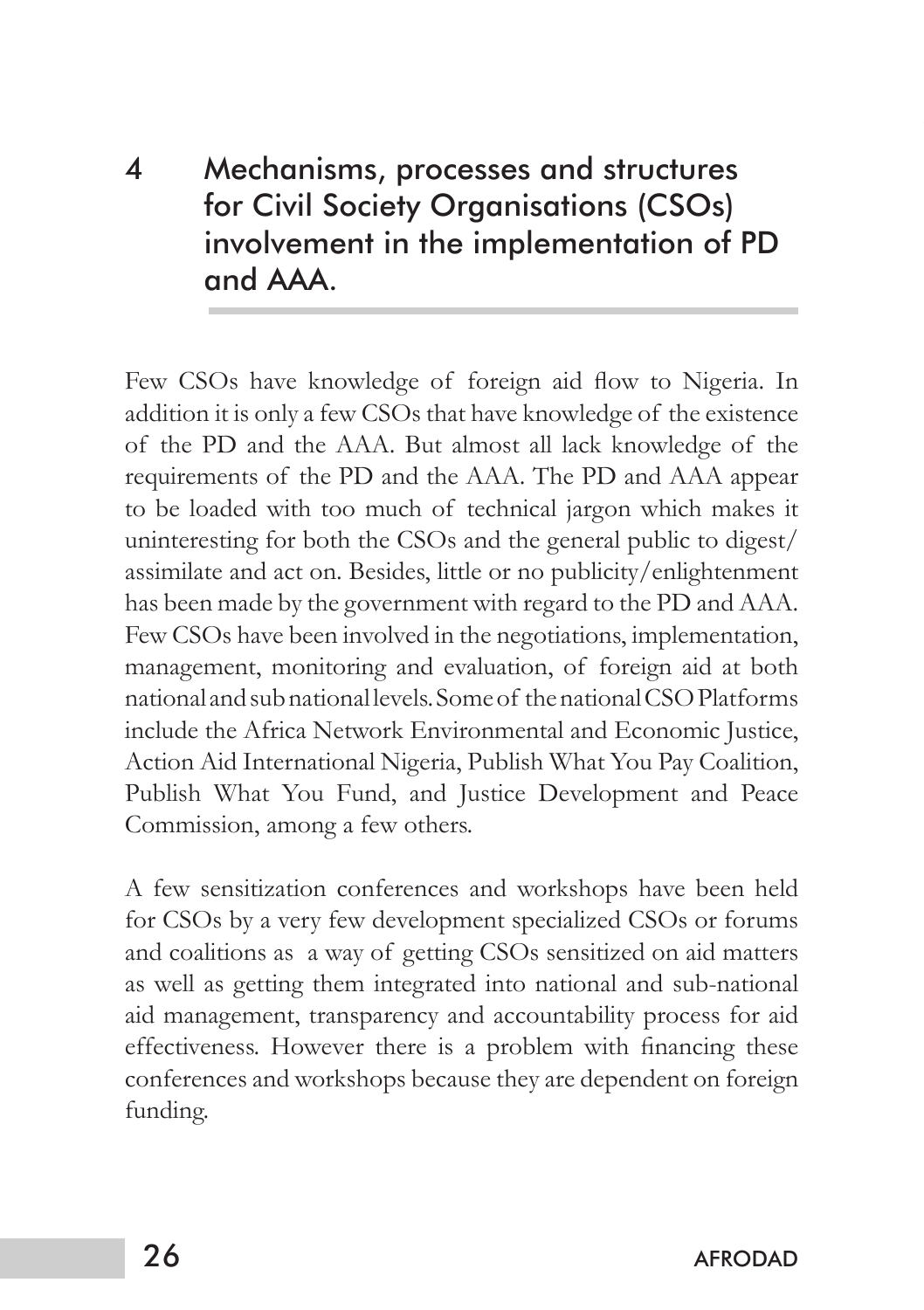Few CSOs have taken part in the parliamentary deliberations and passage into law of supplementary appropriations bills or budgets where aid or aid related issues are discussed. The reason for this is that they are either not aware when the deliberations will take place or there is a sham arrangement which exclude a lot of them from the deliberations.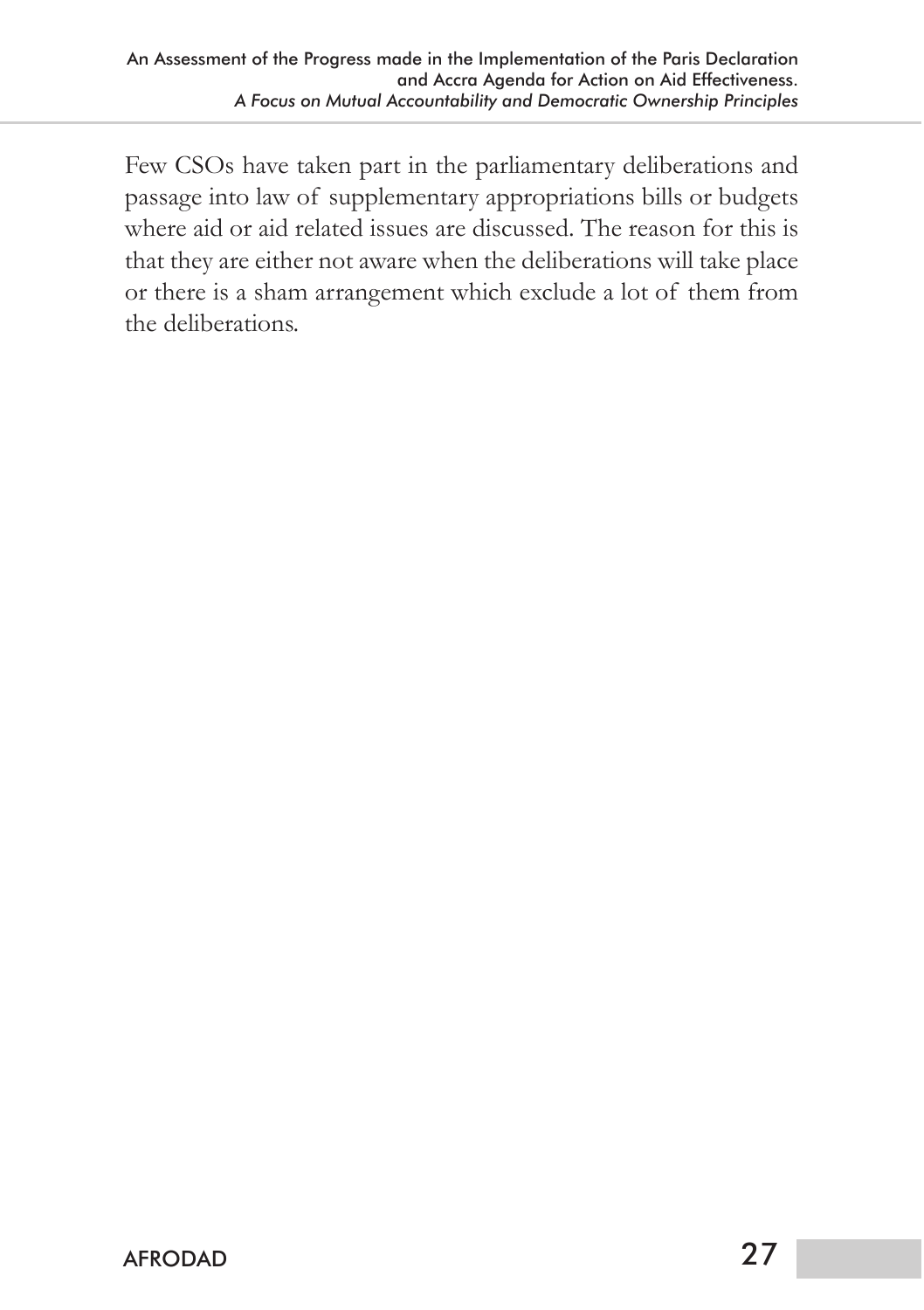### 5 Conclusion and recommendations

The above findings are indications that there are very weak commitments by Nigeria national and sub-national governments to the tenets of the PD and the AAA. With limited and sometimes politically manipulated accountability, monitoring and evaluation, the executive and donors dominant aid processes. Nigeria aid processes of negotiations, planning and disbursement of foreign financial assistance call for reforms. This call for specific accountability instruments outside national budget and annual accounts of financial statements of apex monetary, fiscal and debt regulatory organs of the federal government, and citizens participatory planning and execution of foreign financial assistance.

Given the above Nigerian weak state of ownership, mutual accountability, good governance and domestic accountability into account and the fact that unless these deficits are tackled with all the seriousness they deserve aid as an instrument of sustainable development under the PD and AAA will continue to be ineffective. Consequently donors, aid policy makers, Nigerian government and CSOs should seek to implement the following recommendations:

#### 5.1 Implementable Recommendations to Donors (bilateral, multilateral and private)

• Donors accountability should be redefined and made truly mutual. Donor accountability should not be restricted to realizing funds on time. It should include accountability to the people of Nigeria on how funds given to the country were utilized or administered.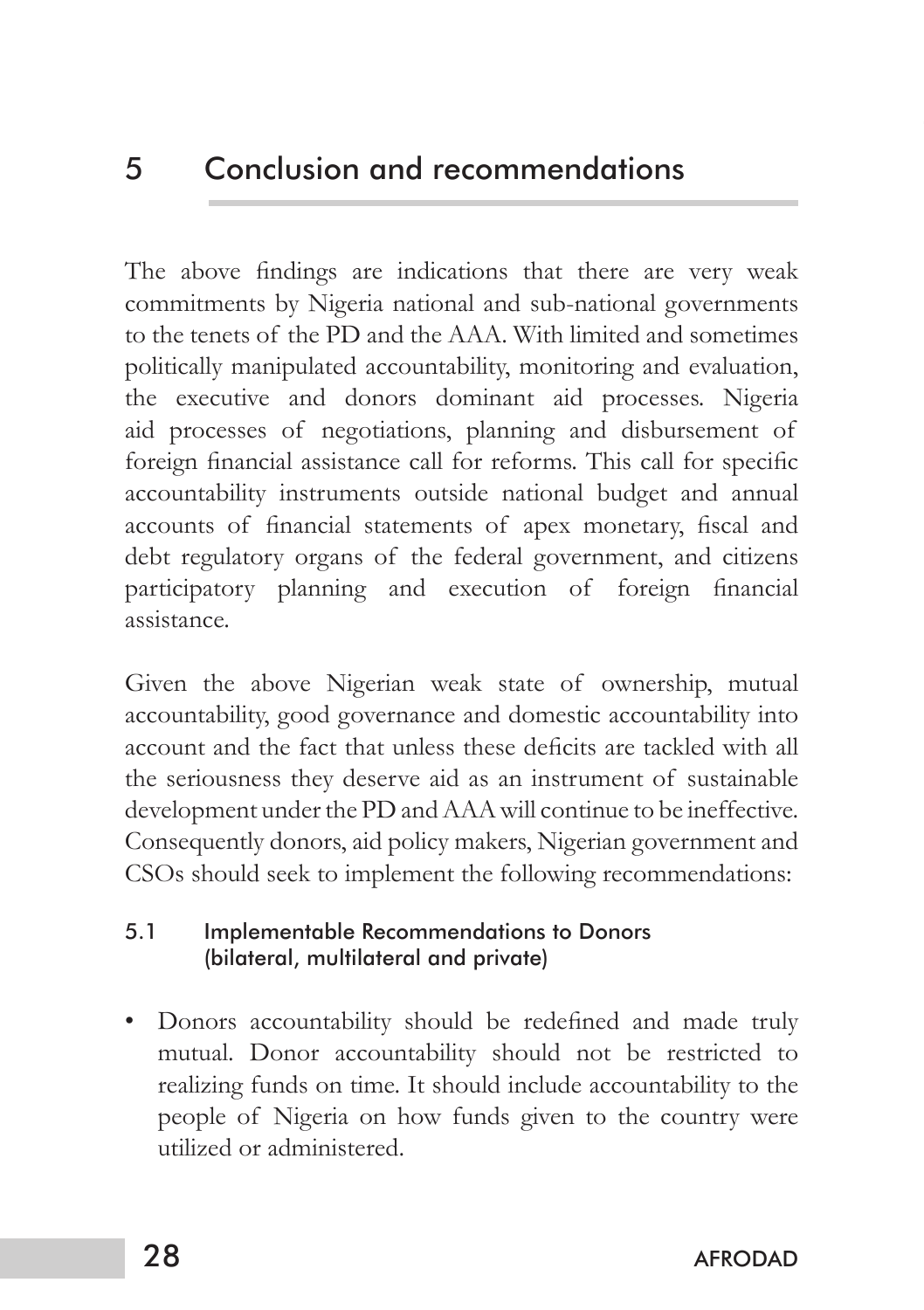- Donor administered funds should show some level of transparency. Public access to how these funds were administered must not be denied and documents relating to the funds must be easily assessable. The administration of the funds must be open and transparent.
- Donors should address the issue of fragmented disbursement of aid with a view to enhance Nigeria's ability to manage the aid for sustainable development. Fragmented disbursements undermine the clarity and simplicity of the aid process that further weakens monitoring and evaluation as well as the achievability of the development aspirations which the aid is meant for. In addition it erodes the sense of Nigeria ownership as well as it weakens Nigeria's commitments to reprioritize public expenditure and improve governance.
- • Donors should address their unhelpful habits of results based management where there is an inequitable balance of influence between the donors and Nigeria governments in aids management. This include donors deciding what knowledge is admissible in defining Nigeria problem as well as identifying the solution that has largely led to undesirable outcomes and shot down Nigeria government ability to account to Nigerians.
- Donors should reform their openness and flexibility which is far from the desired. Their excessive use of short term consultants, together with the rapid turnover of donor staff causes damage to the institutional memory of the donor agencies and in the process undermine the donor agencies ability to develop an in-depth understanding of aid management process and resources deployment, as well as lead to distortion in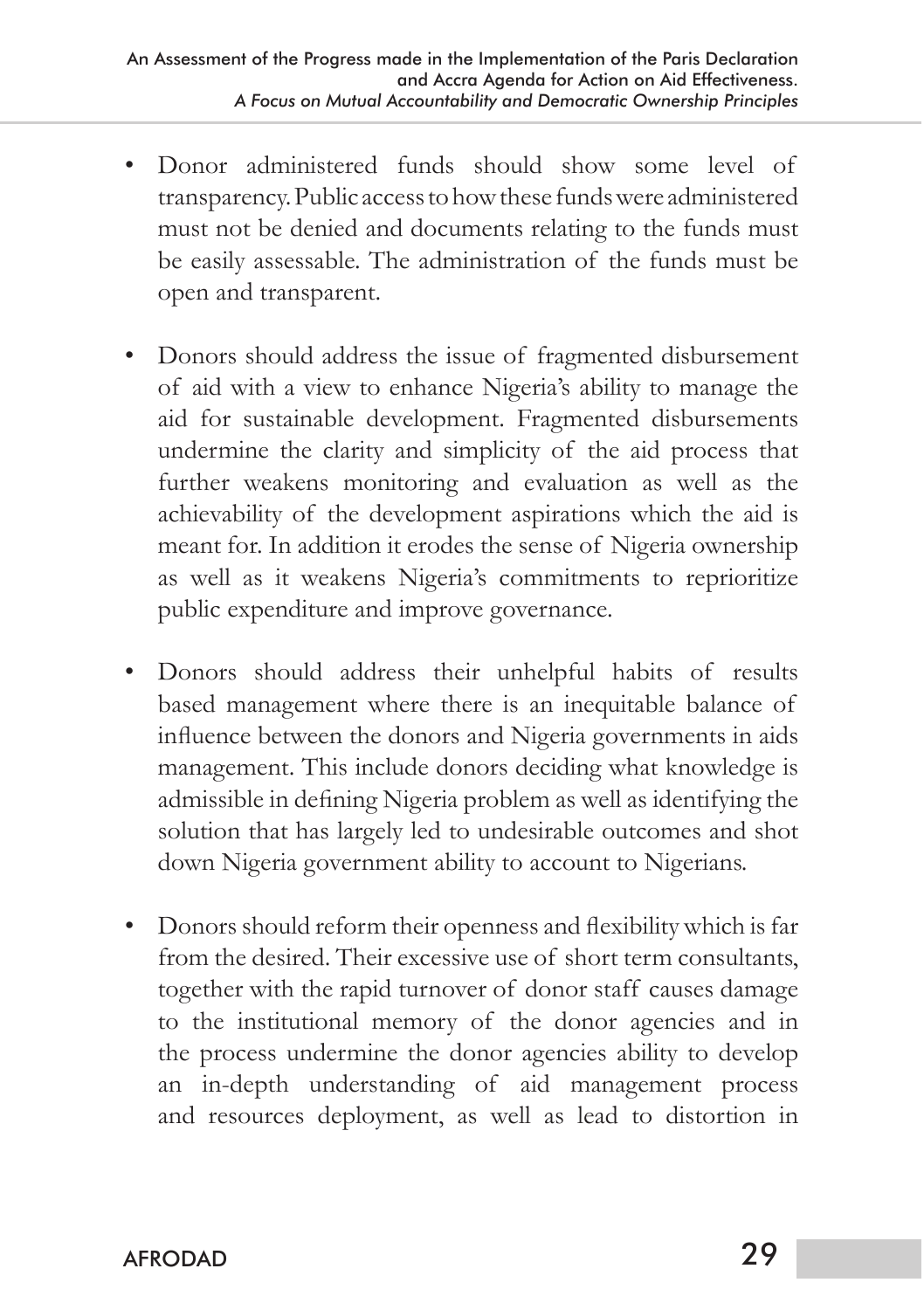accountability by the donors and prevention of true ownership by Nigerians.

- Donors should conduct and deepen their research capacity into how aid can become effective in Nigeria. This is with a view to understanding the political economy factors and incentive created by domestic politics that drive Nigeria development strategy choices, as this will assist in throwing more light on the short comings of donor intervention in Nigeria as well as identifying better entry points for assisting in nurturing sustainable development in Nigeria.
- • Donors should conduct present and future aid commitments to Nigeria from a formal research that is focused on past success stories where large external flows were successfully integrated and utilized for development purposes. Cases of particular effective sectoral strategies, of the use of natural resources and of reform efforts that allow for a significant step change in public sector performance could be draw upon, with a view to make management effective in Nigeria as required by the PD and AAA.
- • Donors should spur Nigeria into effective utilization of aid under the PD and AAA through alternative arrangements. They should provide better incentives for Nigeria to use resources effectively, or develop and test new delivery mechanism to reach the poor people directly.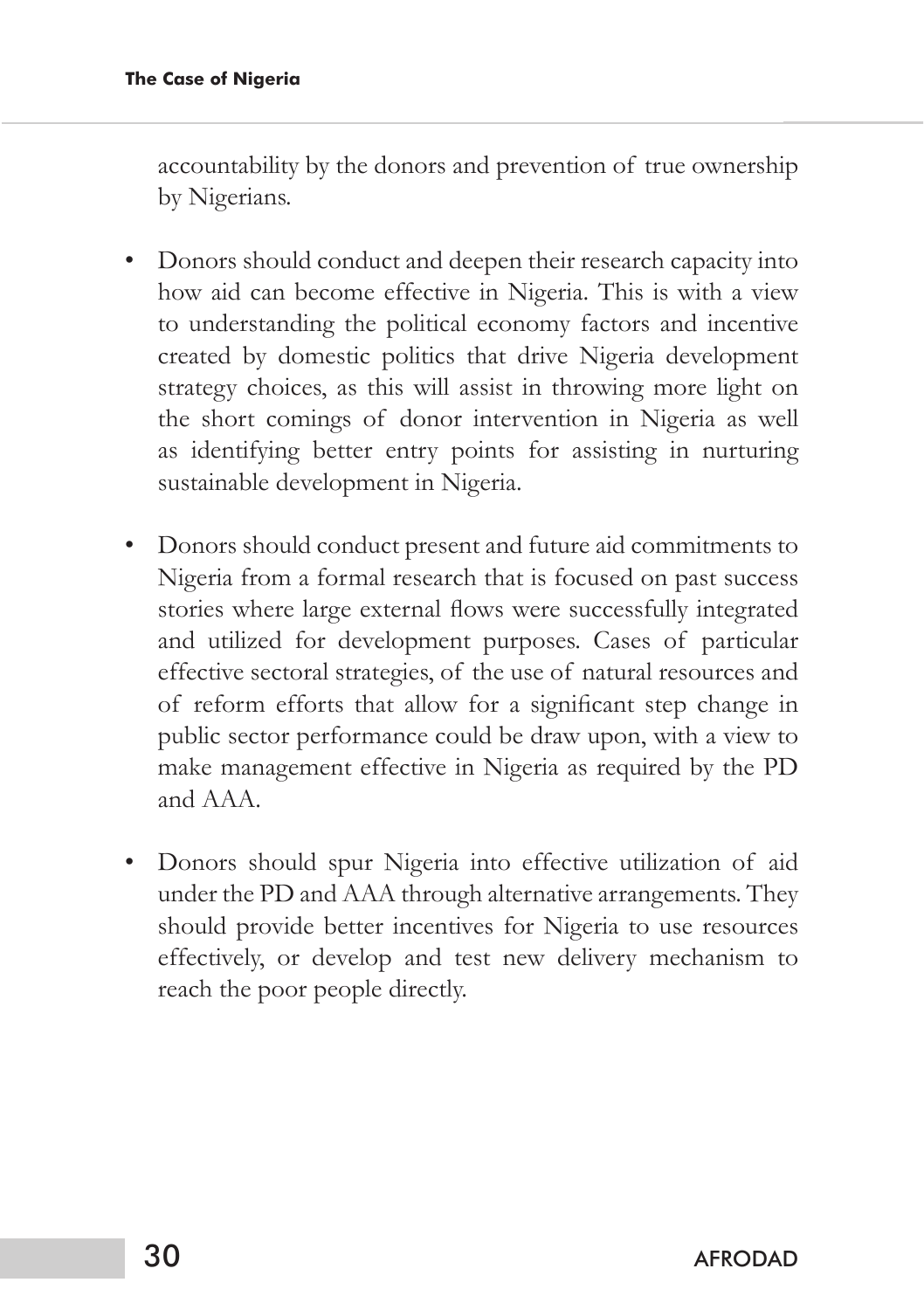#### 5.2 Recommendation to Nigerian government (Recipient Country)

- Nigerian government should ensure greater coordination and coherence in aid policy formulation, implementation and in capacity development at the national and sub-national levels.
- • Nigerian government should ensure that the operations, activities, conditions of budget support are presented during budget discussions at both the national and sub-national levels, with a view to enhance accountability and good governance.
- Nigerian government should put in place appropriate legal machinery that will ensure that both national and sub-national governments convey regular or periodic press briefings on the state of development aid, as well as the location of the associated projects with a view to enhance domestic accountability.
- Nigerian government should put in place a machinery that should compel national and sub-national, budget and planning commissions, which are critical agencies in the aid negotiations/administration to always brief the civil population on their activities before and after the aid has been negotiated and administered with a view to ensure good governance and domestic accountability.
- Nigerian national and sub-national governments to cooperate with development partners in monitoring and evaluation of aid disbursement and the associated projects with a view to ensure good governance and accountability but to the extent that it does not threaten ownership and domestic accountability and the effective administration of the funds.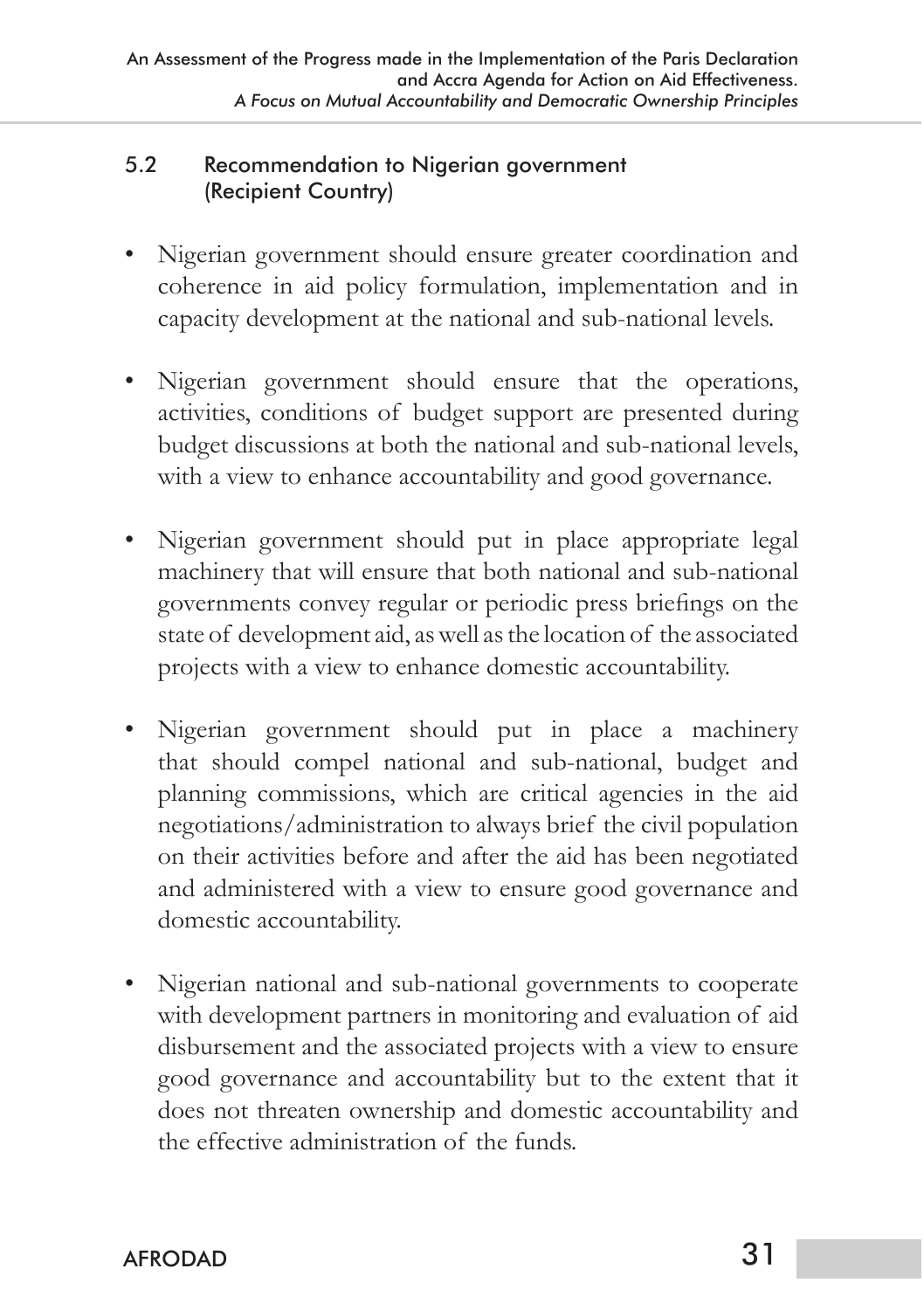- Government should double its efforts to ensure that CSOs engagement in monitoring donor funds and associated projects/ programmes implementation are improved. Participation of CSOs and citizens in budget drafting, implementation and approval should be a requisite.
- In order to ensure effectiveness and sound macroeconomic practice both national and sub-national government should meet transparency requirements; at both levels government roles and responsibility should be clearly stated, information on government activities should be provided to the public; budget preparation, execution, and reporting should be undertaken in an open manner; and fiscal information should attain widely accepted standards of data quality and be subject to independence of assurances of integrity.
- Both national and sub national governments should provide and promote a forum that makes politicians and technocrats be accountable to communities and citizen so that they can be interested in aid monitoring, evaluation and accountability.
- Both national and sub national governments should build political ownership of the policies embodied in aid negotiation, policy formulation, implementation and monitoring and evaluation by ensuring that aid policy formulation is complies with transparency and accountability requirements .
- Both at national and sub national levels efforts should be made to reduce donor dependence and improve domestic resource mobilization.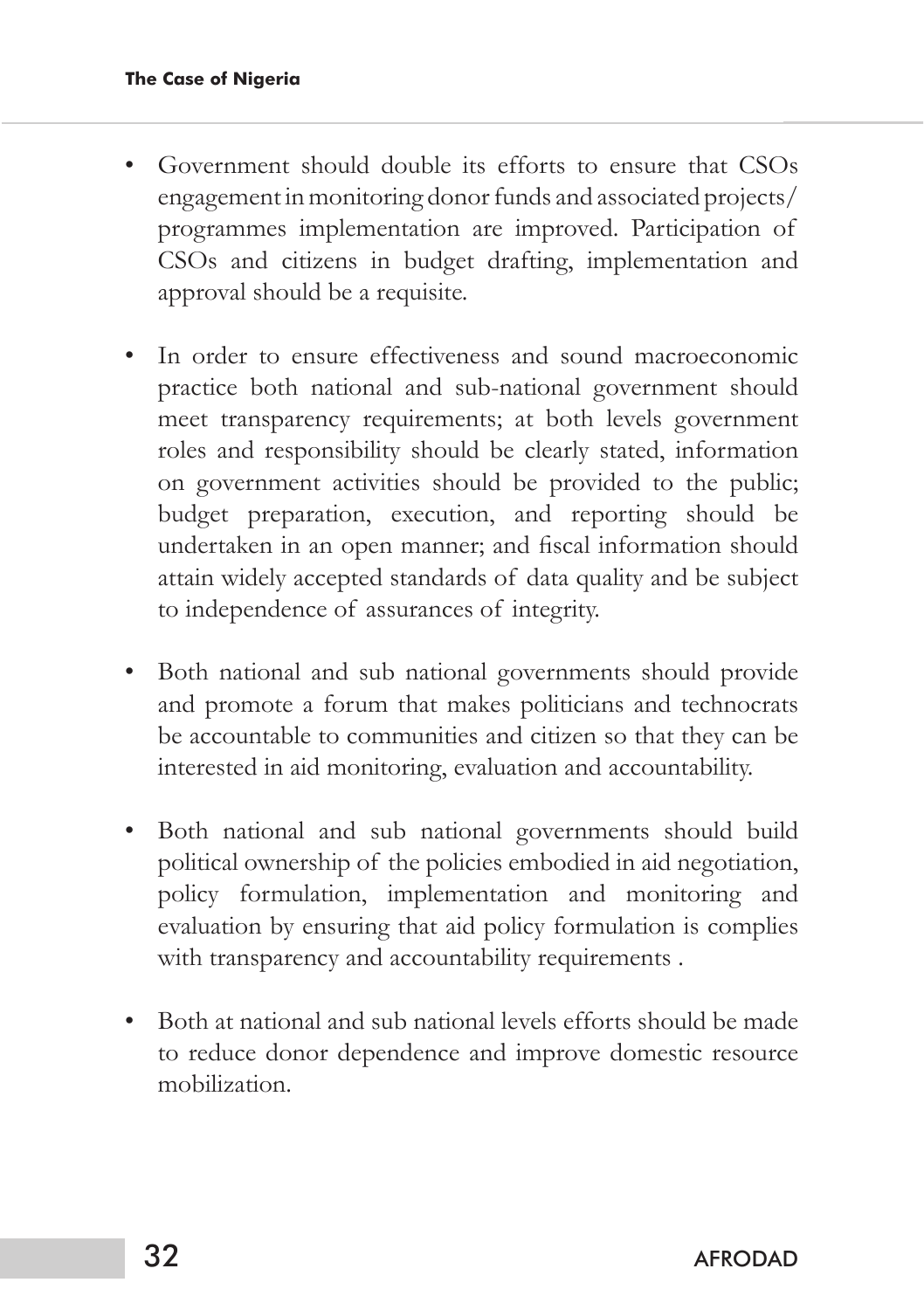#### 5.3 Recommendations to Civil Society Organisations

For CSOs to effectively engage in the aid processes with a view to ensure that the states (National and Sub National) comply with the requirements of the PD and the AAA for aid effectiveness it should:

- • CSOs should include in their activities analysis of ways in which aid affect state transparency and accountability. By doing this they will be able to ensure that important aid related information are disclosed. By doing this they will be able to detect lapses in aid effectiveness under the PD and AAA and then institute actions/measures for effective aid governance and accountability in the use public funds (aid).
- • CSOs should form coalitions for monitoring and evaluation of aid. This is because most CSOs on their own do not have the capacity to do an effective monitoring and evaluation of aid.
- CSOs should partner with the media for a responsive aid effectiveness advocacy. This is with a view to raise awareness of PD and AAA.
- CSOs should come together as a network or coalition and set agenda (essential and discretionary) on how they should pursue the issue of aid effectiveness as recommended by the PD and the AAA.
- • CSOs through citizens score card, reports, expert review and beneficiary assessment provide lead on foreign aid governance systems covering five focal areas based on stakeholders consultations: i)transparency and accountability in the utilization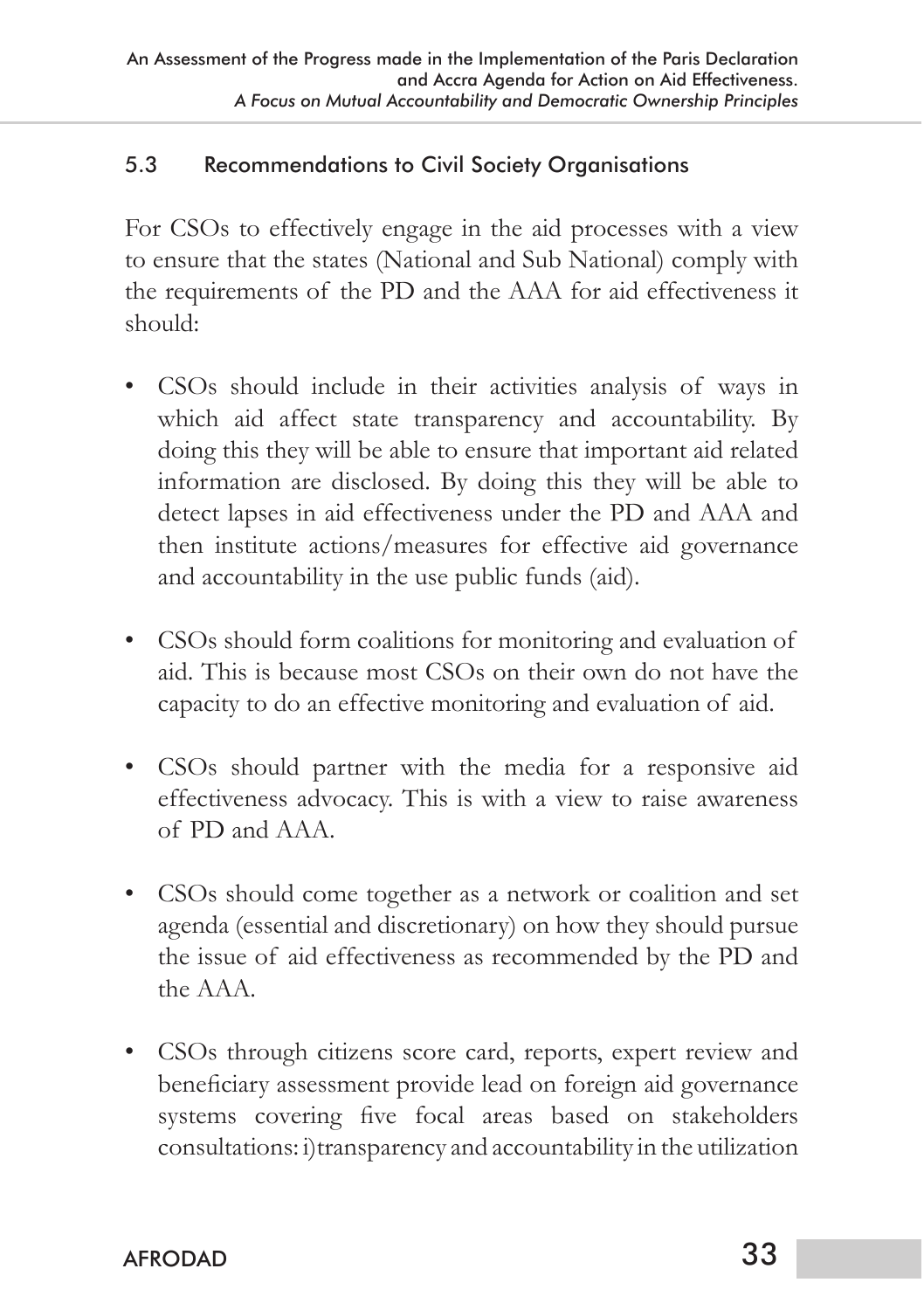and deployment of the aid; ii) Public participation in decision making and oversight of resources from foreign aid; iii) Good governance in foreign aid utilization for aid effectiveness and sustainable development; iv)Capacity development in aid administration and deployment for national development; and v)Reforms in the democratic governance of foreign aid process.

- • CSOs should partner with the local communities and the academia in the monitoring and evaluation, planning and budgeting at sector and local levels with a view to ensure service delivery of the aid process.
- • CSOs should put in place mechanism on how to coordinate and report on donors activities and effectiveness on the aid process in the country or in selected sectors or regions or states in Nigeria.
- CSOs should play a stronger role in assisting to move mutual accountability beyond aid management but within the ramifications of the PD and AAA and related development instruments.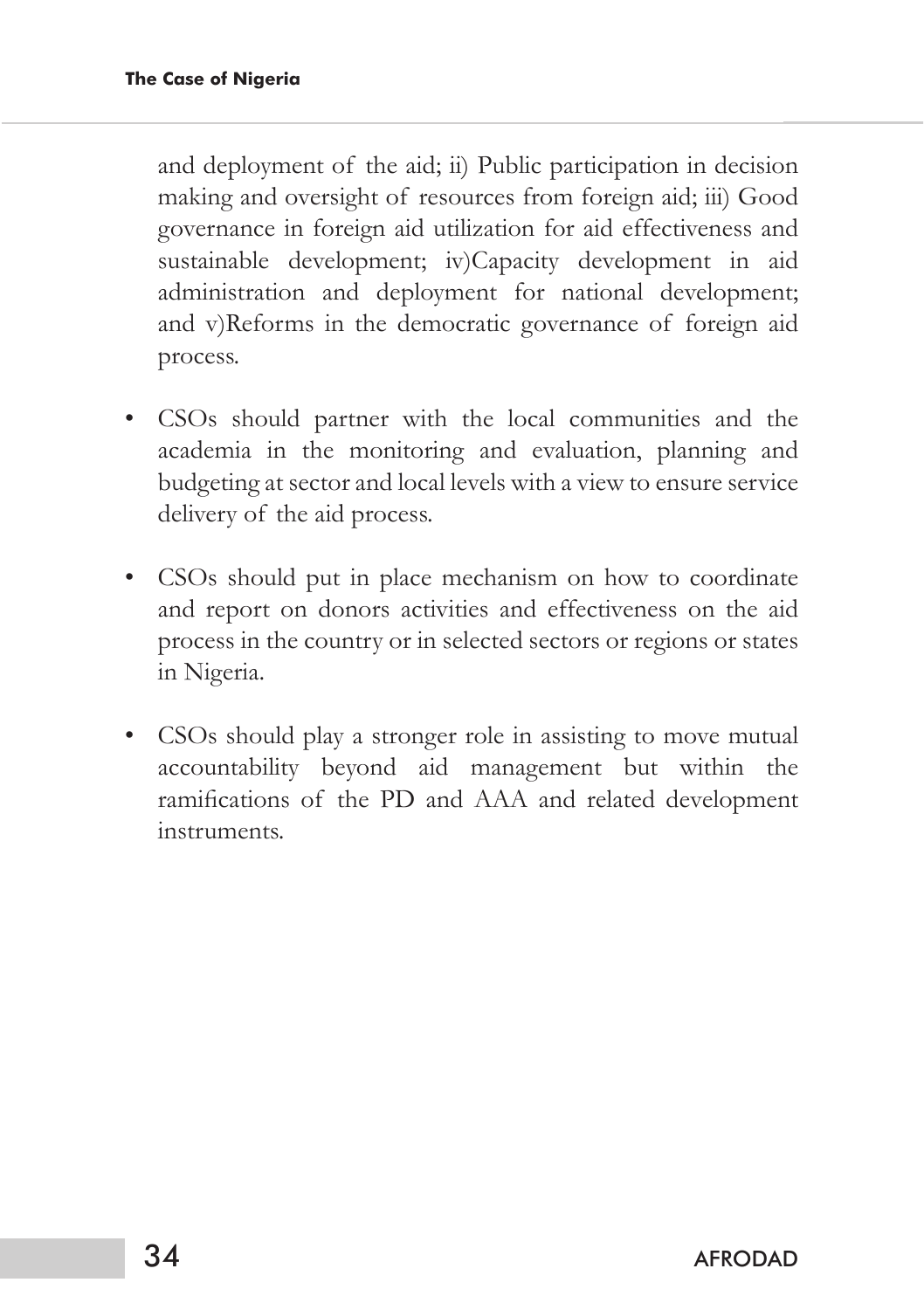### **Methodology**

The primary data was collected with the aid of survey questionnaire, focus group interviews and unstructured interviews. Secondary data was collected from existing records or sources which include statistical records, published books/works, government monetary, fiscal and debt regulatory organs and published annual accounts and statements/reports. The data gathered from the focused group discussion, structured interview and the secondary data where analyzed through content and judgmental analysis.

#### Study limitations

The study was constrained by the following:

- i) Government officials (civil servants) were not too keen to comment on the issue because of the oath of confidentiality which they have sworn to uphold or abide
- ii) Non availability or grossly inadequate national record keeping of statistical data (that is secondary statistical data) on aid inflow from both emerging and traditional donors to Nigeria. Consequently, this made it impossible to lay hands on secondary statistical data for model building or graphical or tabular analysis to substantiate findings emanating from documented literature or secondary data sources.
- iii) Civil Society Organizations were widely scattered all over Nigeria and that made it difficult to get across to a large number of them for their response.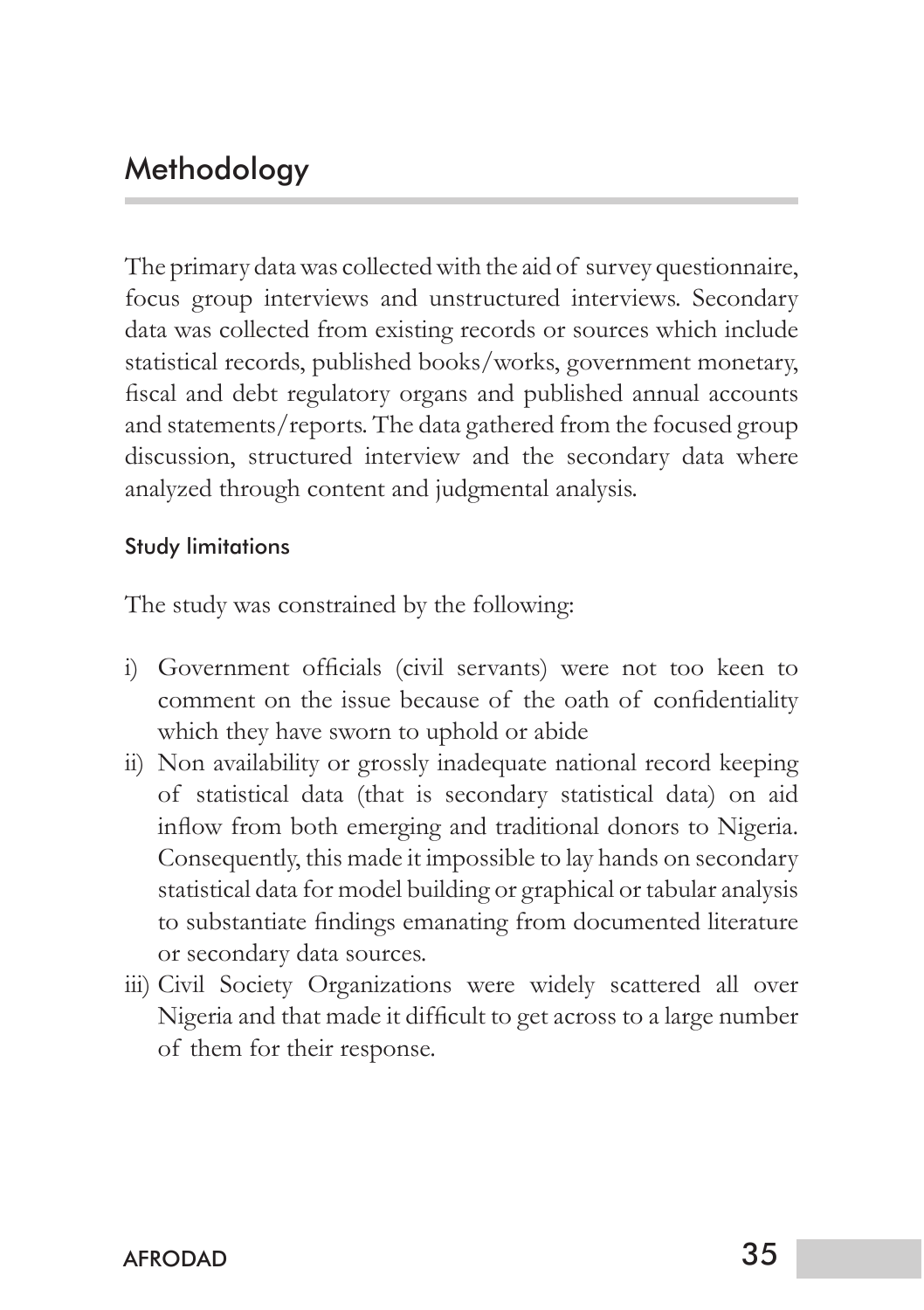## References

Audit Management Act 1950.

Central Bank of Nigeria, Annual Account and Report, 2005-2009.

Debt Management Office Annual Account and Reports (2005-2009).

Federal Republic of Nigeria Constitution 1999.

International Monetary Fund (2007), Directors Report on Article IV consultation.

Marrakech Round Table on Managing Resources, 2004

National Planning Commission Report Official Development Assistance 2010.

National Planning Commission Annual Account and Reports, (2005-2009).

Paris Declaration on Aid Effectiveness, Paris 2005.

Paolode Renzio (2005), Increased Aid versus Absorptive Capacity: Challenges and Opportunities towards 2015, Institute of Development Studies Bulletin, Volume 36, No 3, 2005.

Punch Newspaper, Editoral: Foreign Aid and Accountability, Published August 7, 2010.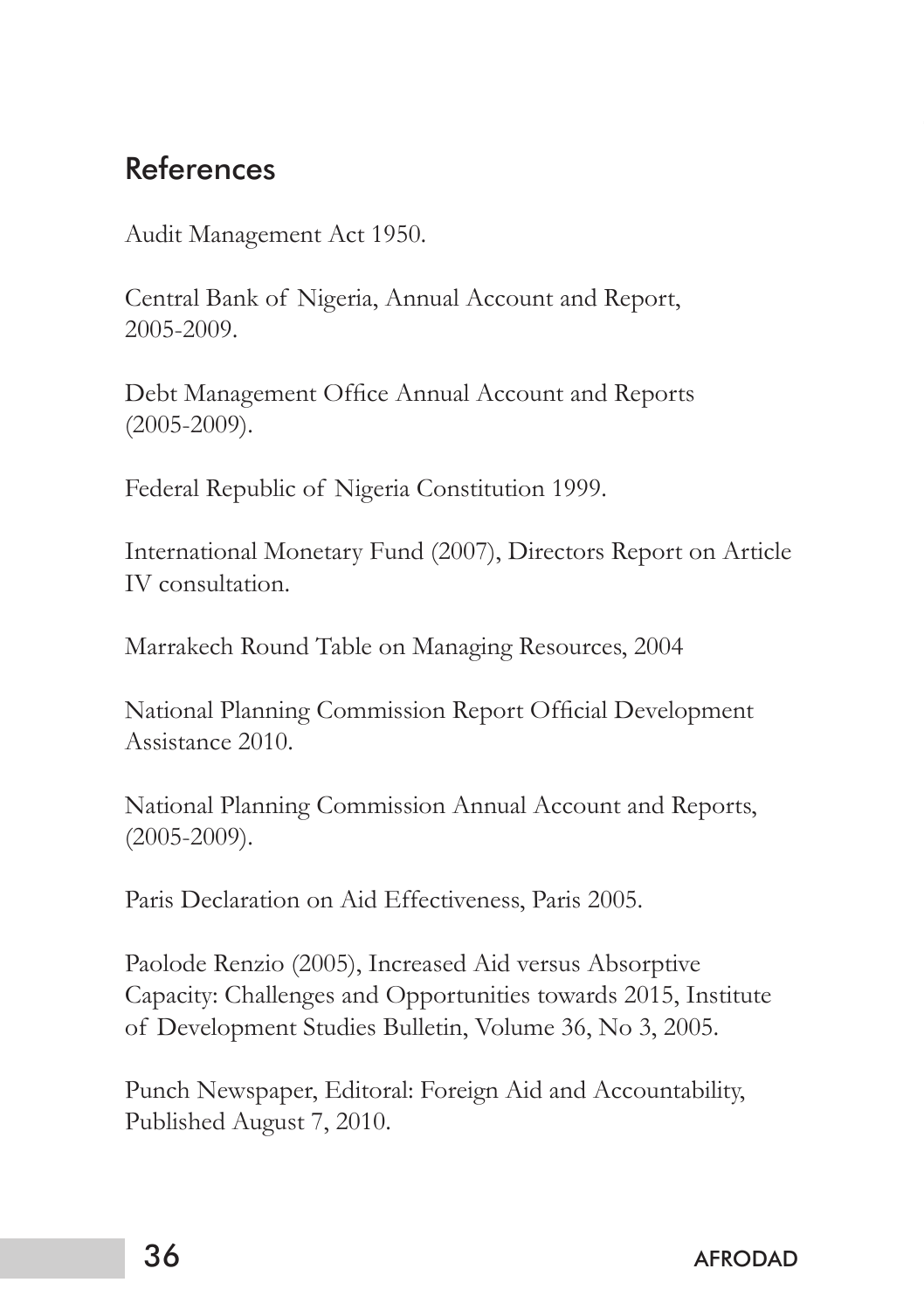Rome Declaration on Harmonization, 2nd High Level Forum on Aid Harmonization, Rome, 2003.

Roger Nord (2008), IMFs PSI Framework Helping Africa's leading Reformers.

Third High Level Forum on Aid Effectiveness, Accra Agenda for Action, September 24, 2008.